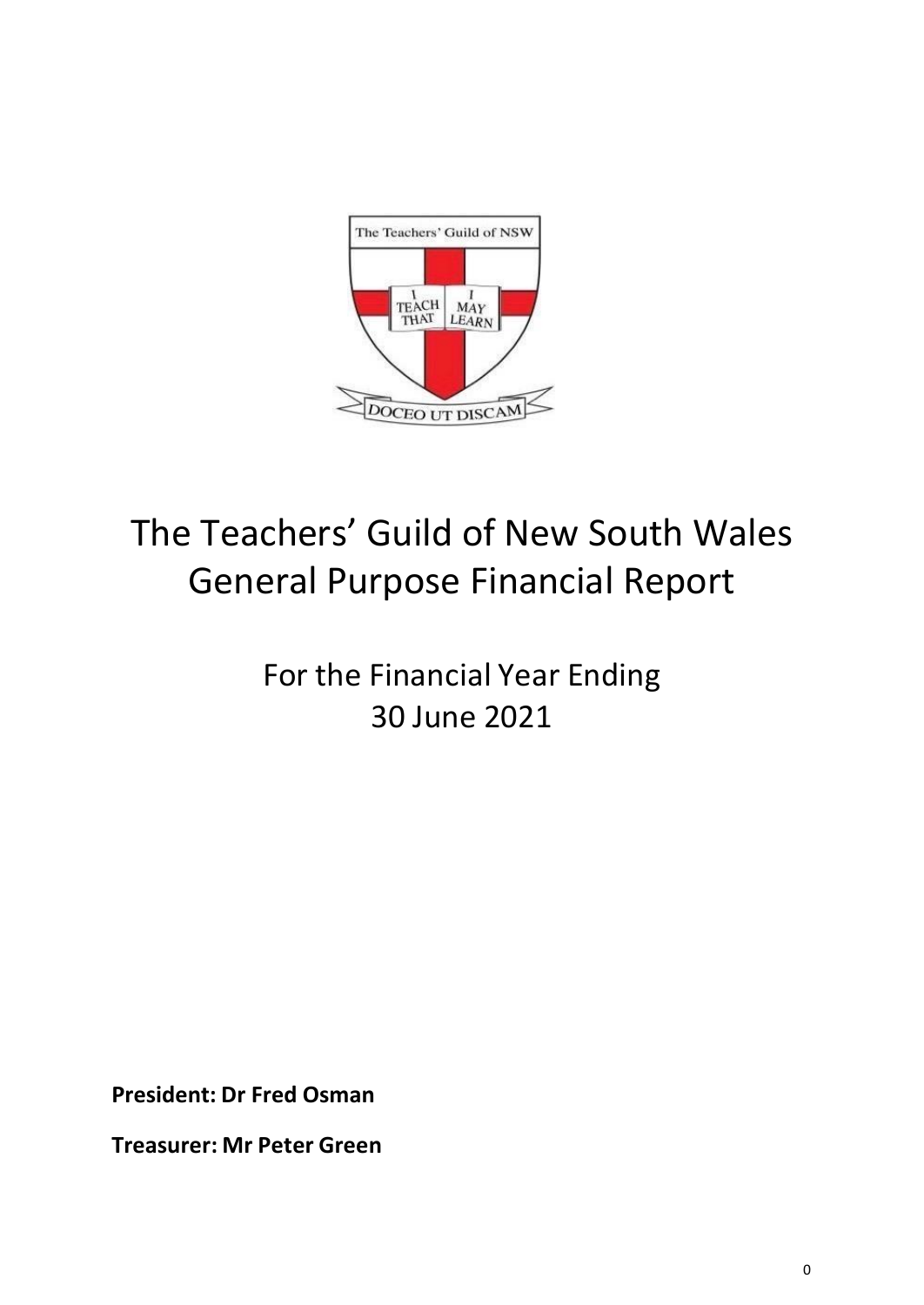# Introduction

The enclosed financial report has been prepared in accordance with the requirements of applicable Australian Accounting Standards as they apply to a not-for-profit entity and the Fair Work (Registered Organisations) Act 2009 (the RO Act), including the 5<sup>th</sup> edition section 253 reporting guidelines.

# **Australian Accounting Standards applicable as at 31 December 2019**

This financial report illustrates Australian Accounting Standards which apply to annual reporting periods beginning on or after 1 July 2018.

# **Allowed alternative treatments**

In some cases, an Australian Accounting Standard permits more than one accounting treatment for a transaction or event. Preparers of the financial statements should select the treatment that is most relevant to their business and the relevant circumstances as their accounting policy.

AASB 108 *Accounting Policies, Changes in Accounting Estimates and Errors* requires an entity to select and apply its accounting policies consistently for similar transactions, events and/or conditions, unless an Australian Accounting Standard specifically requires or permits categorisation of items for which different policies may be appropriate. Where an Australian Accounting Standard requires or permits such categorisation, an appropriate accounting policy is selected and applied consistently to each category. Therefore, once a choice of one of the alternative treatments has been made, it becomes an accounting policy and must be applied consistently. Changes in accounting policy should only be made if required by a standard or interpretation, or if the change results in the financial statements providing more reliable and relevant information.

# **Abbreviations**

| AASB                  | Australian Accounting Standards Board                 |
|-----------------------|-------------------------------------------------------|
| <b>FBT</b>            | <b>Fringe Benefits Tax</b>                            |
| Council               | The Council of the Teachers' Guild of New South Wales |
| <b>GPFR</b>           | <b>General Purpose Financial Report</b>               |
| Guild                 | Teachers' Guild of New South Wales                    |
| <b>GST</b>            | Goods and Services Tax                                |
| RO Act                | Fair Work (Registered Organisations) Act 2009         |
| <b>RO Regulations</b> | Fair Work (Registered Organisations) Regulations 2009 |

The following abbreviations are used in the financial report: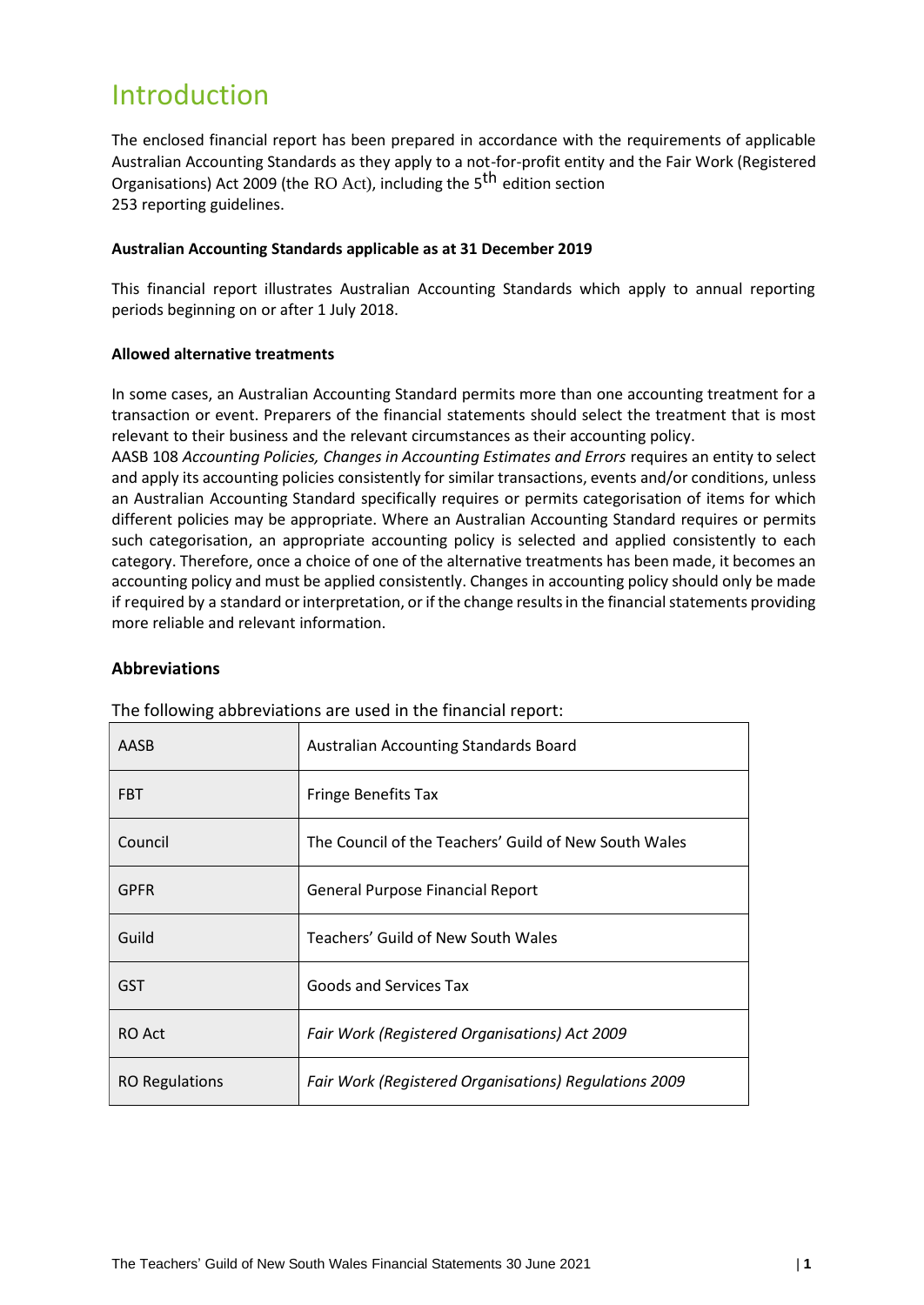**Financial Statements for the Financial Year 2020 to 2021**

# **Contents**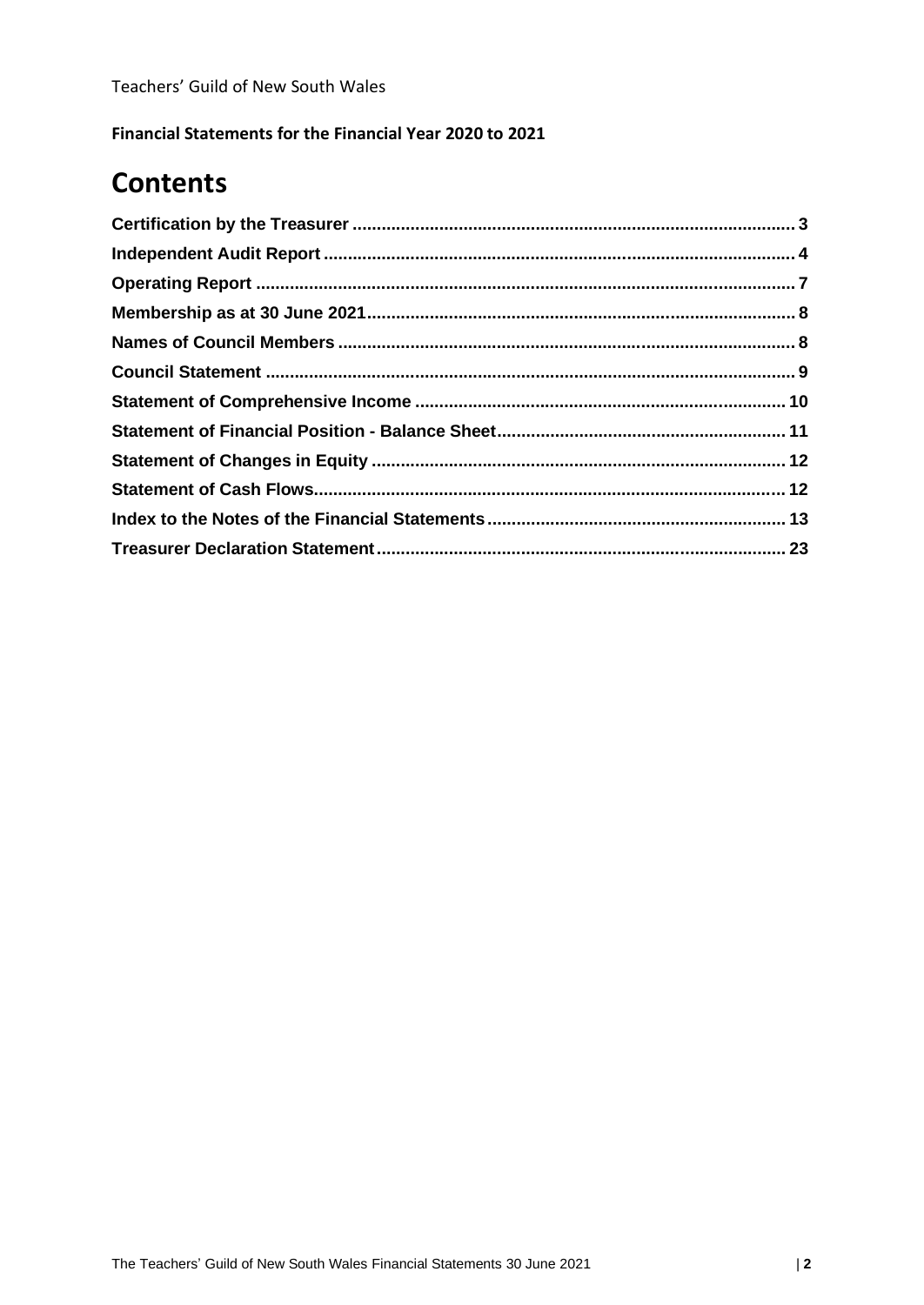# **Teachers' Guild of New South Wales**

# s.268 *Fair Work (Registered Organisations) Act 2009* Certification by the Treasurer

Certificate for the financial year ended 30 June 2021

*I Peter Green, being* the *Treasurer* of the *Teachers' Guild of New South Wales* certify:

- that the documents lodged herewith are copies of the full report for the *Teachers' Guild of New South Wales* for the period ended referred to in s.268 of the *Fair Work (Registered Organisations) Act 2009*; and
- that the full report was provided to members of the Guild via email on *Thursday 18 November 2021* and
- that the full report was presented to the Annual Meeting *of members* of the Guild on *Friday 26 November 2021* in accordance with s.266 of the *Fair Work (Registered Organisations) Act 2009*.

Signature of Treasurer: ............................................................................... Name

of the Treasurer: Peter Charles Green

Dated: ........................................................................................................................................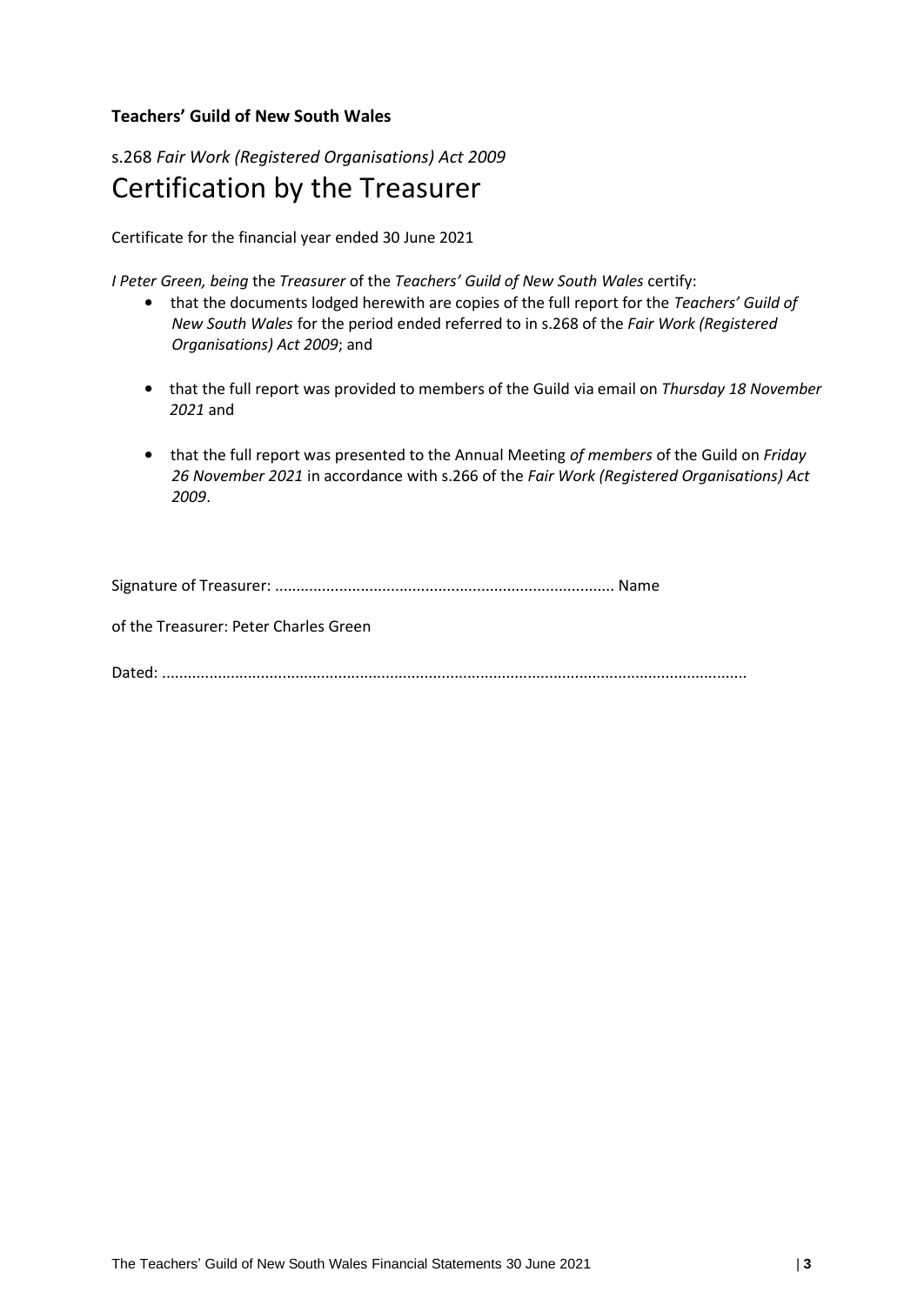# **INDEPENDENT AUDIT REPORT TO THE MEMBERS OF**

# **THE TEACHERS' GUILD OF NEW SOUTH WALES**

We have audited the accompanying financial report of The Teachers' Guild of New South Wales ("the guild"), which comprises the statement of financial position as at 30 June 2021, the statement of profit or loss and other comprehensive income, statement of cash flow and statement of changes in capital funds of the year then ended, notes comprising of summary significant accounting policies and other explanatory information and the committee's declaration.

# Qualified Opinion

In our opinion, except for the effects, if any, of the matter described in the Basis of Qualified Opinion section of our report, the accompanying financial report of The Teachers' Guild of New South Wales is in accordance with Division 60 of the *Australian Charities and Not-for-profits Commisison Act 2012*, including:

- i. giving a true and fair view of the financial position of the guild as at 30 June 2021 and of its performance and cash flows for the period then ended; and
- ii complying with Australian Accounting Standards (including the Australian Accounting Interpretations) to the extend described in Division 60 of the *Australian Charities and Notfor-profits Commisison Regulation 2013.*

# Basis of Qualified Opinion

As this is our first-year appointment as auditors of the guild we have not audited the comparative figures to 30 June, 2020.

# Tr ustee s' Responsibility for the Financial Report

The trustees of the trust are responsible for preparation and fair representation of the financial report in accordance with Australian Accounting Standards (Including Australian Accounting Interpretations) and the constitution and for such internal control as the trustee determine is necessary to enable the preparation of the financial report that is free from material misstatement, whether due to fraud or error.

# Auditor 's Responsibility

Our responsibility is to express an opinion on the financial report based on our audit. We conducted our audit in accordance with Australian Auditing Standards. These Auditing Standards require that comply with relevant ethical requirements relating to audit engagements and plan and perform the audit to obtain reasonable assurance whether the financial report is free from material misstatement.

An audit involves performing procedures to obtain audit evidence about the amounts and disclosures in the financial report. The procedure selected depend on the auditor's judgement, including the assessment of the risk of material misstatement of the financial report, whether due to fraud or error. In making those risk assessments, the auditor considers internal control relevant to the Trust's preparation and fair presentation of the financial report to design audit procedures that are appropriate in the circumstances, but not for the purpose of expressing an opinion on the effectiveness of entity's internal control. An audit also includes evaluating the appropriateness of accounting polices used and the reasonableness of accounting estimates made by the trustees, as well as evaluating the overall presentation of the financial report.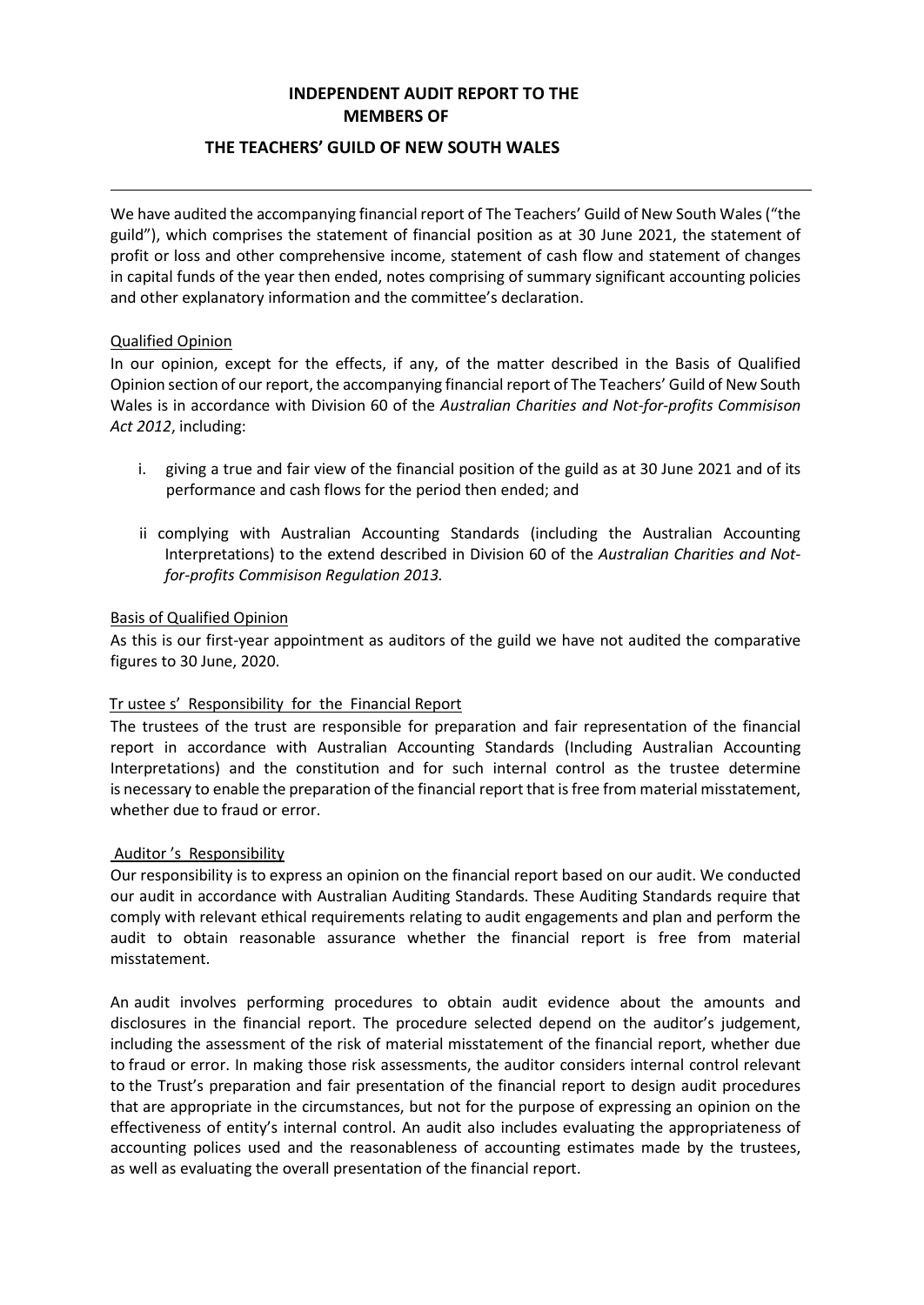We believe that the audit evidence we have obtained is sufficient and appropriate to provide a basis for our audit opinion.

**Independence** 

In conducting our audit, we have complied with the independence requirements of Australian professional ethical pronouncements.

Watkins Coffey Martin Chartered Accountants

Liade

---------------------------------------- Richard Watkins FCA | Partner

Dated this 12 November 2021

65 Hill Street Roseville NSW 2069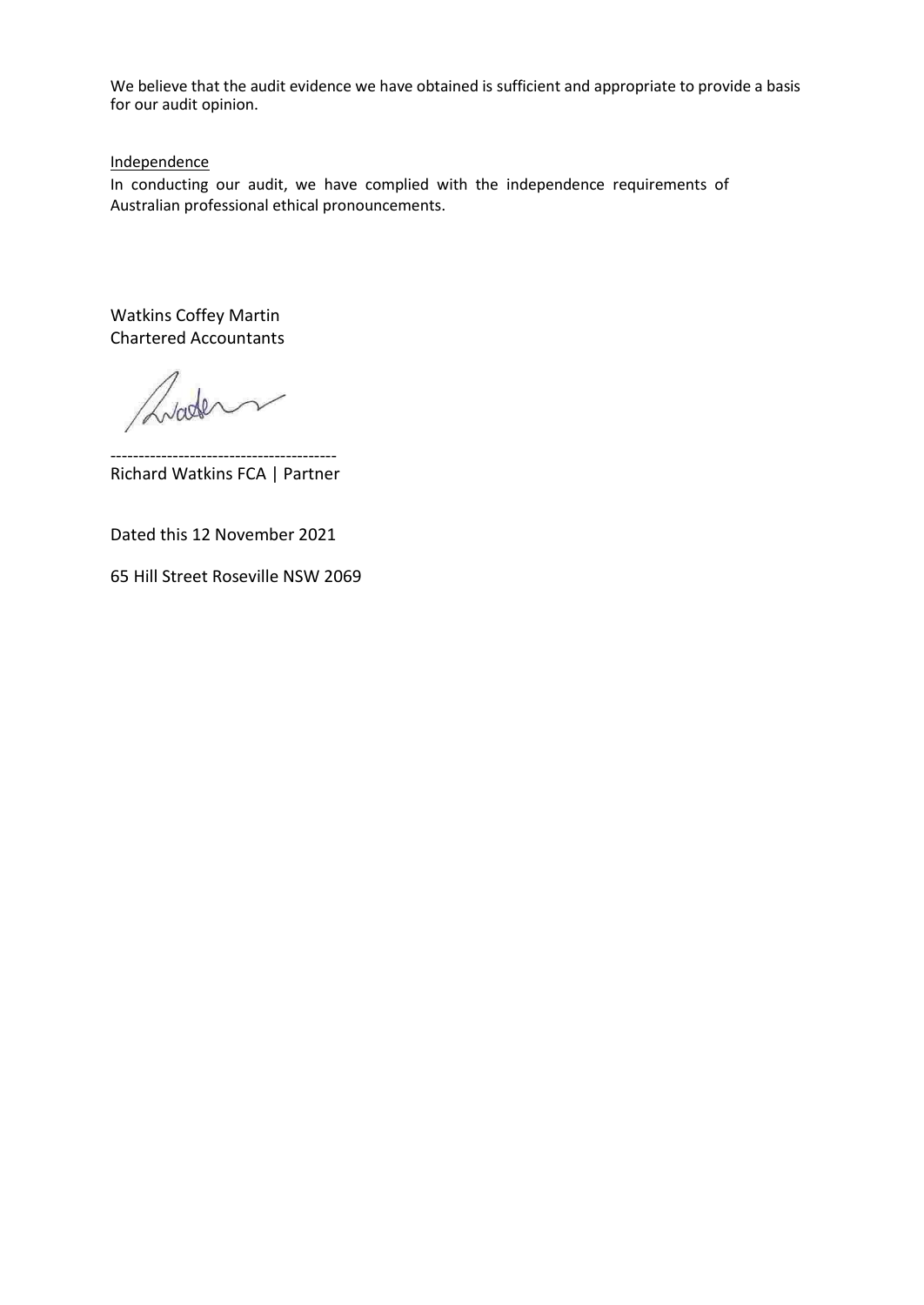# Operating Report

The Council presents its operating report on the Guild for the financial year ending 30 June 2021

# **Review of principal activities, the results of those activities and any significant changes in the nature of those activities during the year.**

The Teachers' Guild of New South Wales is a professional organisation that has been in existence since 1892 and has a Council made up of educators across the New South Wales systems of education.

The Guild exists to promote and further the cause of education generally and to consider all questions affecting the status and interests of the teaching profession. It takes no part in matters of an industrial nature. Over the years the Guild characterised its core value as "The Care of Education". Without abandoning that essential concern, today the Guild's logo reads "Doceo ut discam: I teach, that I may learn", and seeks to express a commitment to continued professional learning.

As in 2020, the activities of the Guild were greatly curtailed by the Covid 19 pandemic, and the restrictions placed on Guild events by the NSW Government. Thankfully, it was possible to hold events early in 2021 and in particular, the GAFE Conference. The VET Conference was cancelled 24 hours before it was due to start though as so much work had been done to ensure the Conference would have been a success, the sponsors did not request a refund of the money that they had donated. While some events were cancelled others were able to be held online so that overall, a reasonable income stream was achieved though not as great as what was budgeted. For full details of the activities of the Guild, please see the President's Annual Report.

# **Significant changes in financial affairs**

Due to a reduction in events in the financial year 2020 to 2021, the income for the Guild was below expectation. The cost for the managerial and financial services provided by The Association Specialists (TAS) was \$27,465 which was an increase of over \$8,000. This was in part due to the addition of financial services from TAS that commenced in September 2020.

Sponsorship of events was significantly increased in the 2021 financial year which was very gratifying.

A very slightly better interest rate was achieved by moving the Guild's funds out of the Term Deposit Account and into the Guild's Savings Account though interest rates continue to be very low and not a major source of income for the Guild.

In 2001 TAS combined the income from all membership fees into the Membership subaccount – a total of \$8,041. The combined income from both membership fees and corporate membership fees in 2020 was \$12,045 and therefore there was a reduction in income from fees in the 2021 financial year of \$4,004. This can be attributed in part to the change from calendar year reporting of finances to financial year reporting of finances that occurred in 2020 when a one-off encouragement of the members to pay fees for 1 % years to help bring into line the renewal of memberships to more closely align with the financial year. Also, there was a slight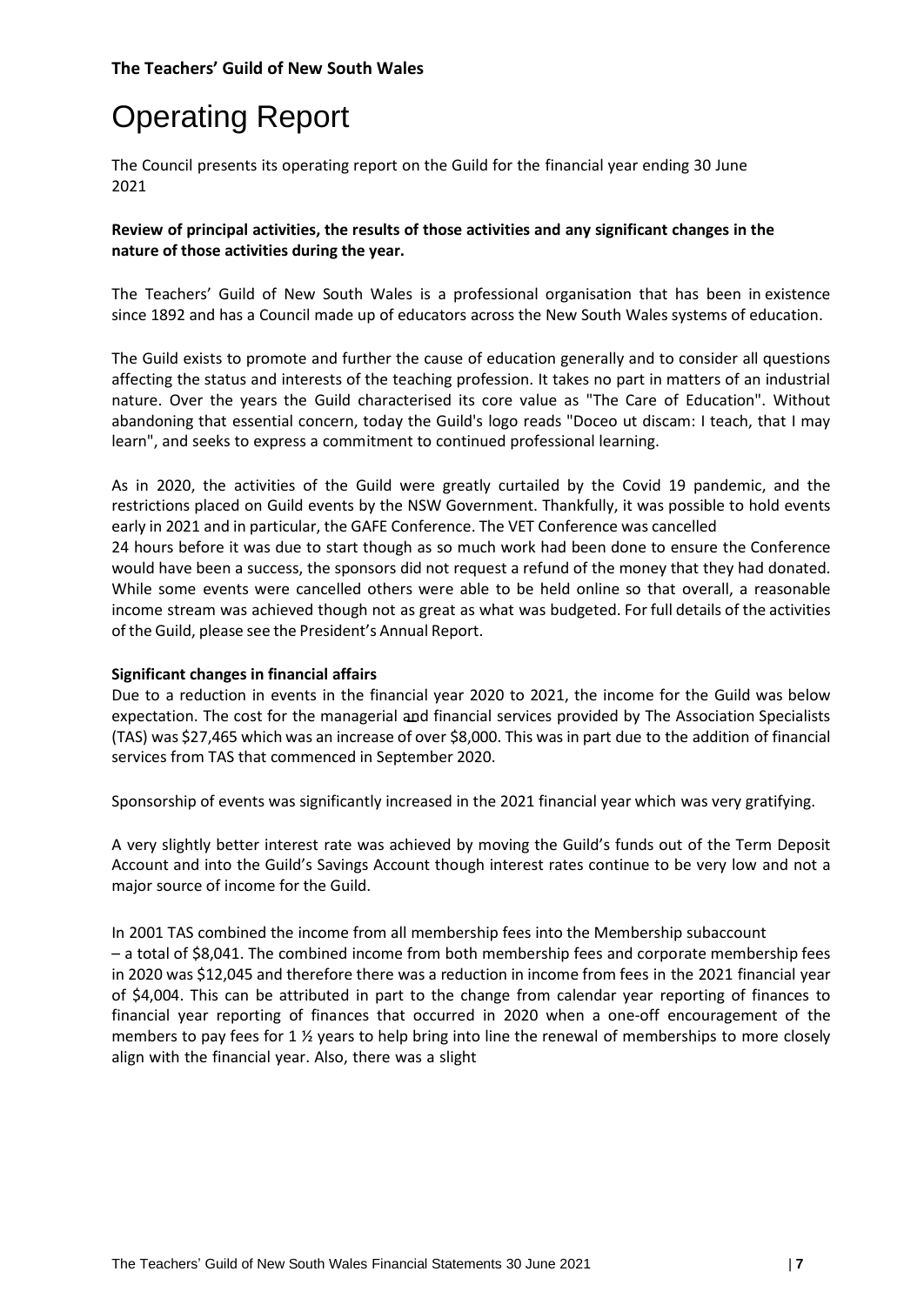decrease in membership in the 2021 financial year which can be attributed to the pandemic and the resulting cancellation of many events in 2020 and 2021. It is expected that membership will increase in 2022 as the Guild has planned a wide range of events for members next year.

Overall, it was a mediocre financial year for the Guild as a loss of \$8,298 was incurred. This followed on from the previous year's loss of \$2,152. These losses can be attributed to the Covid 19 pandemic restrictions that were placed on New South Wales citizens and business.

# Membership as at 30 June 2021

| <b>Membership type</b>     | Total |
|----------------------------|-------|
| Corporate 10 members       | 1     |
| Corporate 6 members        | 8     |
| <b>Honorary Fellowship</b> | 31    |
| Life members               | 14    |
| Ordinary members           | 53    |
| Student members            | 16    |
| <b>Retired members</b>     | 3     |
| Total                      | 126   |

**Number of employees**

*Zero*

# Names of Council Members

**President:** Dr Frederick Osman **Councillor:** Mersini Perivolarellis **Councillor:** Alex Wharton **Vice President:** Diane Fournaris **Councillor:** April Bryson **Councillor:** Tony Nolan **Vice President:** Patrick Nam **Councillor:** Tom Mae **Councillor:** Amy Ayres **Treasurer:** Peter Green **Councillor:** Lauren Knussen **Councillor:** Sharrda Shah **Past President:** Frances Fleeton

**Signature of Treasurer:**

**Name of Treasurer: Peter Green**

**Dated: 11 November 2021**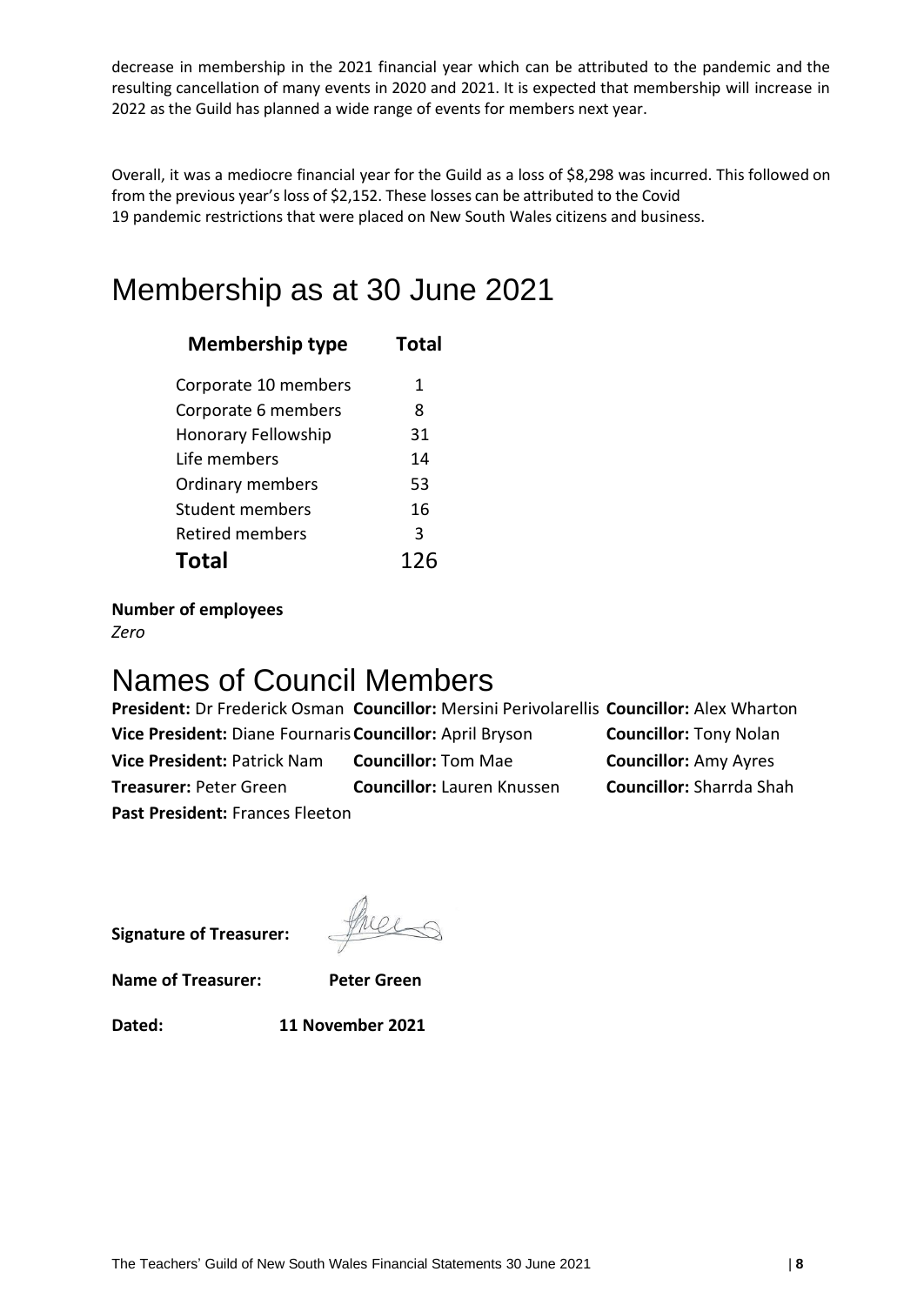# **The Teachers' Guild of New South Wales** Council Statement

# *for the financial year ended 30 June 2021*

On Friday 26 November 2021 the Council of The *Teachers Guild of New South Wales* passed the following resolution in relation to the General Purpose Financial Report (**GPFR**) for the financial year ended 30 June 2021:

The Council of The Teachers' Guild of New South Wales declares that in its opinion:

- a) the financial statements and notes give a true and fair view of the financial performance, financial position and cash flows of the Guild for the financial year ended 30 June 2021;
- b) there are reasonable grounds to believe that the Guild will be able to pay its debts as and when they become due and payable; and
- c) during the calendar year to which the General Purpose Financial Report relates and since the end of that year:
	- i. meetings of the committee of management were held in accordance with the rules of the organisation; and
	- ii. the financial affairs of the reporting unit have been managed in accordance with the rules of the organisation; and
	- iii. the financial records of the Guild have been kept and maintained in accordance with the Registered Organisation Act; and
	- iv. where information has been sought in any request by a member of the Guild or the Commissioner duly made under section 272 of the RO Act, that information has been provided to the member or the Commissioner; and
	- v. where any order for inspection of financial records has been made by the Fair Work Commission under section 273 of the RO Act, there has been compliance.

This declaration is made in accordance with a resolution of the Council.

|--|--|

**Name of President: Fred Osman**

**Dated: ......................................................................**

|--|

**Name of Treasurer: Peter Green**

**Dated: ......................................................................**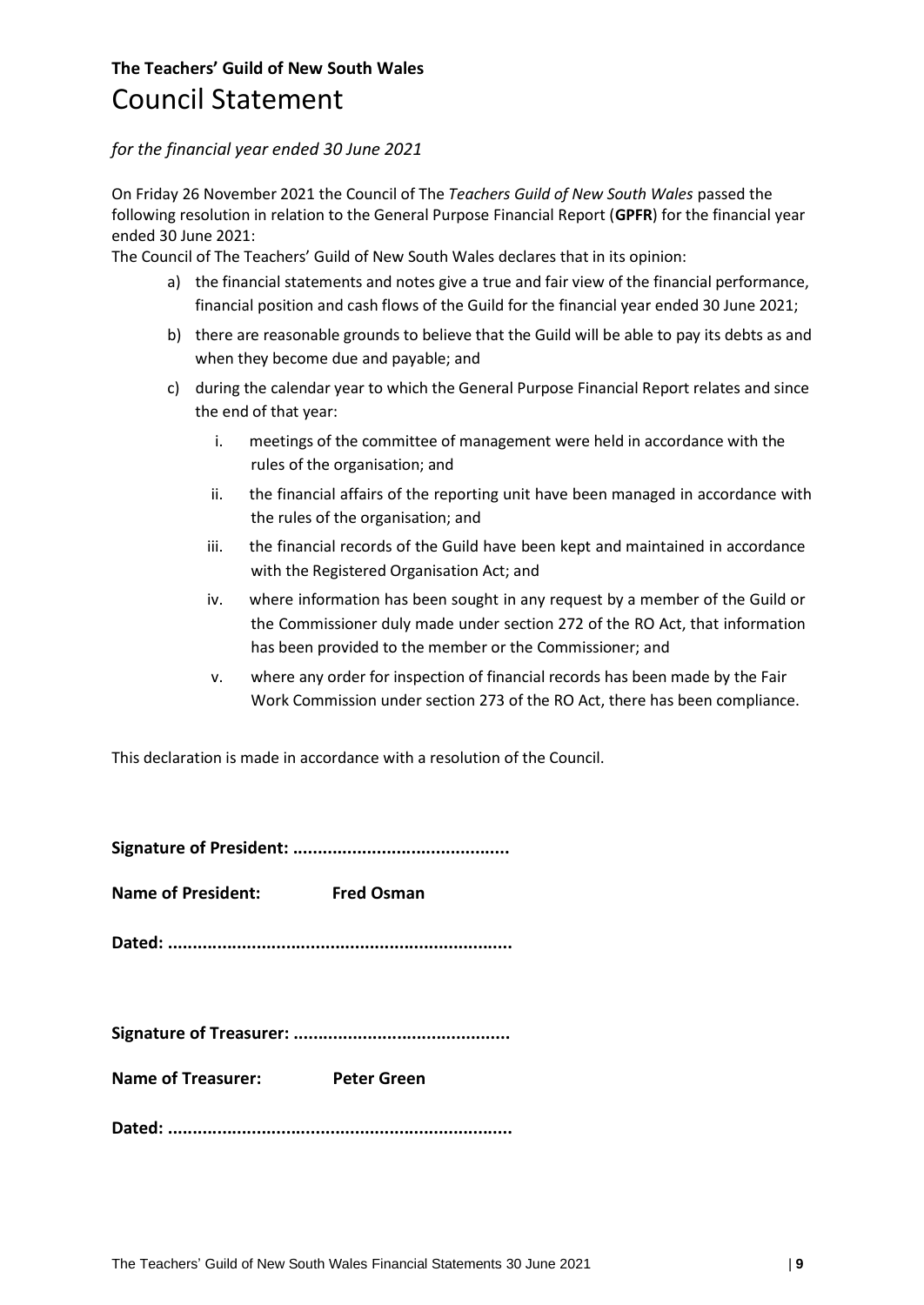# Statement of Comprehensive Income **The Teachers' Guild of New South Wales Profit and Loss 1 July, 2020 to 30 June 2021**

|                                                                     | 2021           | 2020            |
|---------------------------------------------------------------------|----------------|-----------------|
|                                                                     | A\$            | A\$             |
| Income                                                              |                |                 |
| Event - Annual Dinner                                               | 490            | 7,200           |
| Event – Fellows Dinner                                              | (100)          | 200             |
| Event - Council dinner                                              | 600            |                 |
| Event-COVID                                                         | 247            |                 |
| Event - Awards information                                          | ÷,             | 15              |
| Event - GAFE conference                                             | 6,237          | 3,126           |
| Event - VET in Schools                                              | 4,918          | 4,751           |
| Events - Minor                                                      | 5,241          | (174)           |
| Events - Philosophy of Science                                      |                | (257)           |
| <b>GAFE Sponsorship Income</b><br>Membership                        | 1,000<br>8,041 |                 |
| Membership - Corporate                                              |                | 10,695<br>1,350 |
|                                                                     | 15,985         | 2,000           |
| Sponsors<br>VET in Schools Sponsorship Income                       | 500            |                 |
| Sponsors Annual Awards                                              | $\blacksquare$ | 2,000           |
| Event - AGM                                                         | 540            | (540)           |
|                                                                     |                |                 |
| <b>Total Income</b>                                                 | 43,699         | 30,366          |
| <b>Other Income</b>                                                 |                |                 |
| Interest Income                                                     | 3,633          | 4,626           |
| Total Income and Other Income (Loss)                                | 47,332         | 34,992          |
| <b>Expenses</b>                                                     |                |                 |
| Accounting and bookkeeping                                          | 120            |                 |
| Advertising and marketing                                           | 200            | 800             |
| <b>Annual Awards</b>                                                | 6,525          | 6,125           |
| Annual Golf Club Fee                                                | 773            | 140             |
| <b>ASIC</b>                                                         | 383            | 493             |
| Audit fee                                                           | 1,000          | 1,375           |
| Bank charges and fees                                               | 852            | 470             |
| <b>Council Corporate Wear</b>                                       | $\blacksquare$ | 1,276           |
| Events - Venue expenses                                             | 1,614          |                 |
| Events - Council and Life Member Dinner                             | 400            |                 |
| Events - Expenses                                                   | 6,127          |                 |
| <b>GAFE Catering Expenses</b>                                       | 3,222          |                 |
| <b>GAFE Speaker Gifts</b>                                           | 515            | 60              |
| <b>GAFE Stationery Expenses</b>                                     | 87             |                 |
| Guild on the Road                                                   |                | 510             |
| Insurance                                                           | 1,664          | 1,565           |
| <b>Management and Financial Services</b><br>Meals and entertainment | 27,465         | 19,379          |
|                                                                     | 850<br>2,390   | 1,050<br>2,864  |
| Printing, stationery and supplies<br>Sponsors' Golf Day             |                | 1,007           |
| Subscriptions                                                       | 2,059          |                 |
| Travel                                                              |                | 30              |
| <b>VET in Schools Expenses</b>                                      | 84             |                 |
|                                                                     |                |                 |
| <b>Total Expenses</b>                                               | 56,330         | 37,144          |
| Net Earnings/(Deficit)                                              | (8,998)        | (2, 152)        |
|                                                                     |                |                 |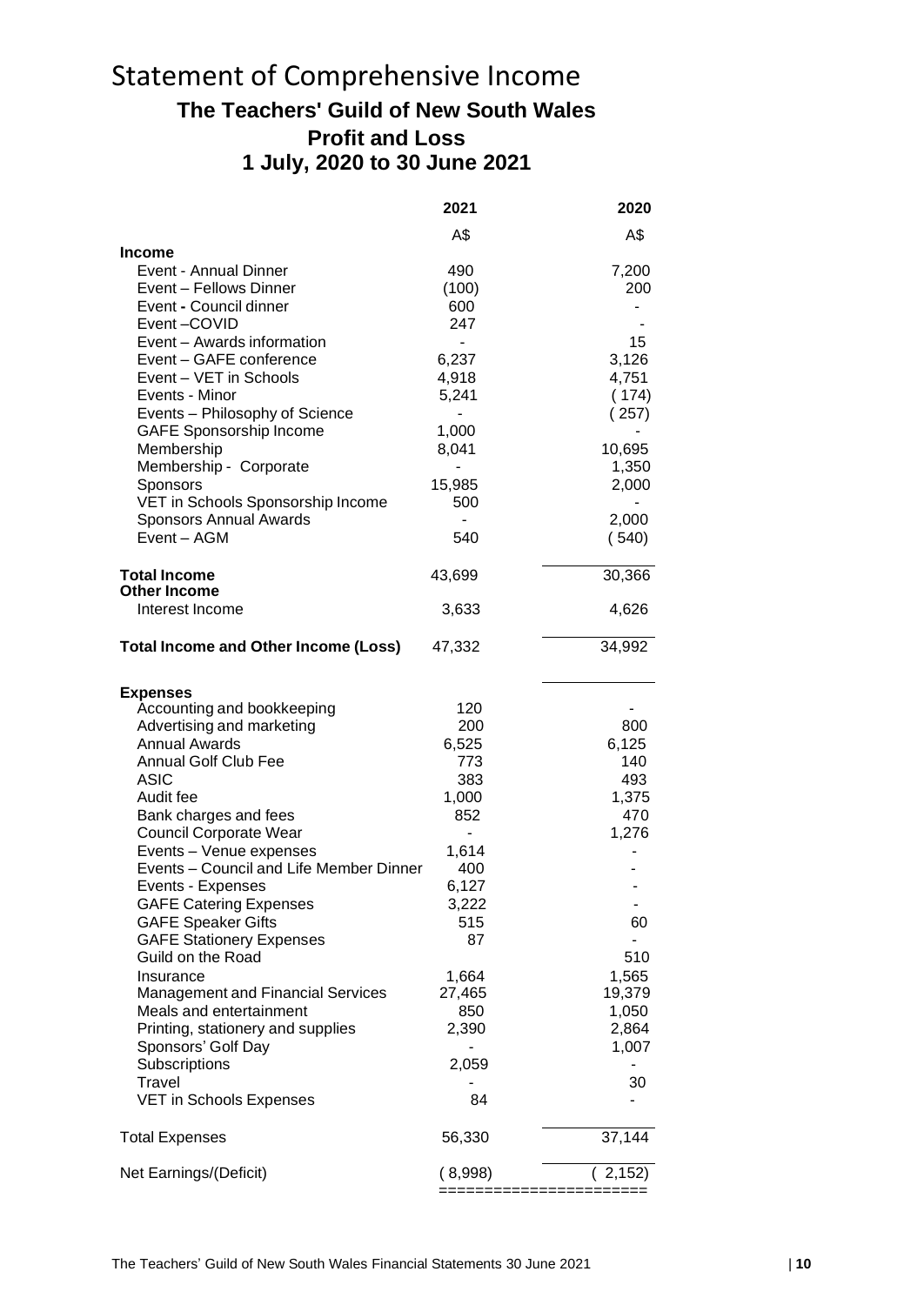# Statement of Financial Position - Balance Sheet

| 17,270  | 3,969                                 |
|---------|---------------------------------------|
|         | 349                                   |
|         | 188,579                               |
|         |                                       |
| 187,099 | 192,897                               |
| 187,099 | 192,897                               |
| 3,200   |                                       |
| 3,200   |                                       |
| 3,200   |                                       |
| 183,899 | 192,897                               |
|         |                                       |
|         | (2, 152)                              |
|         | 70,343                                |
| 122,554 | 124,706                               |
| 183,899 | 192,897                               |
|         | 167,329<br>2,500<br>(8,998)<br>70,343 |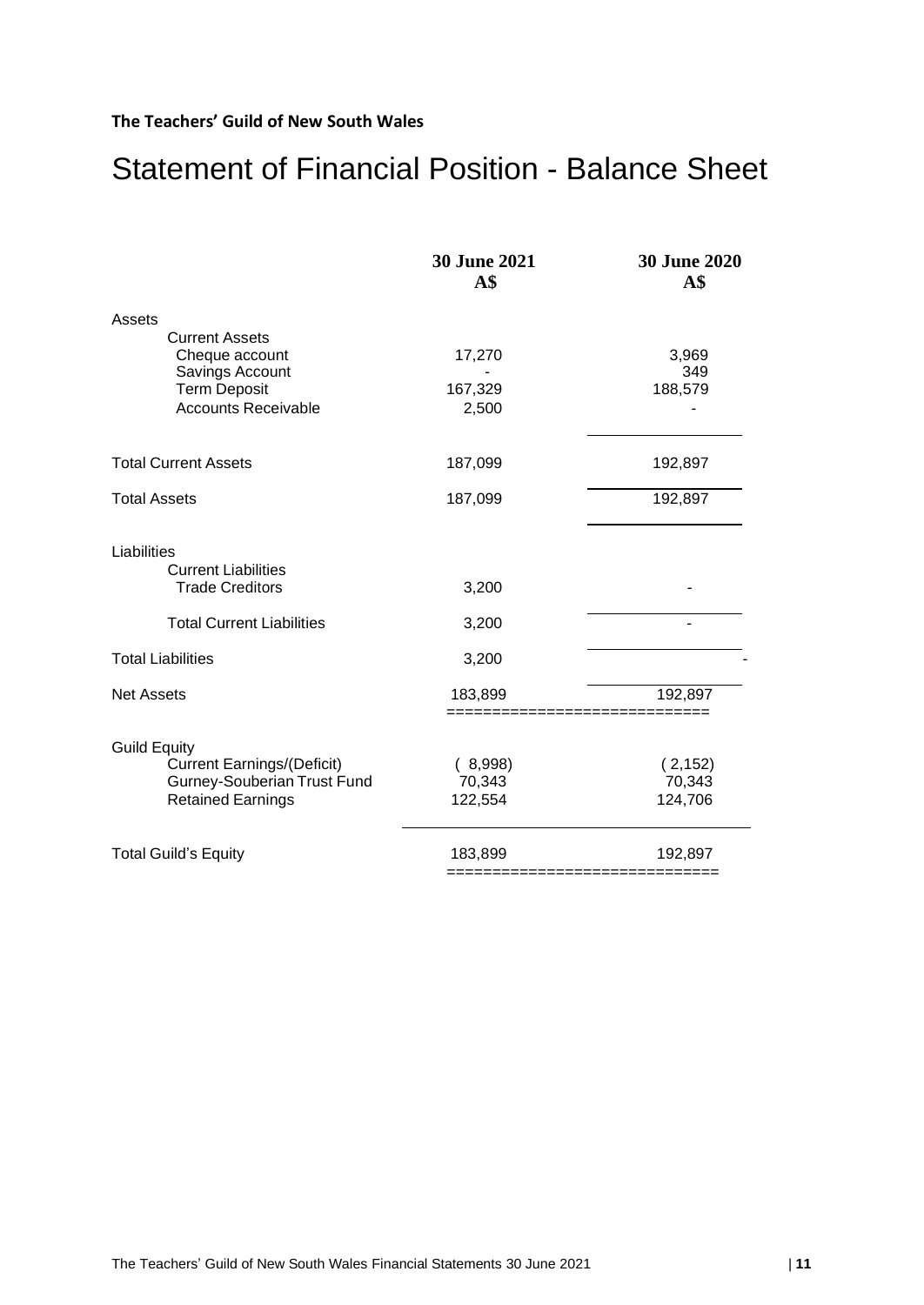# Statement of Changes in Equity

*for the financial year ended 30 June 2021*

|                                    | 01/07/20 to 30/6/21<br>A\$ | 01/07/19 to 30/6/20<br>A\$ |
|------------------------------------|----------------------------|----------------------------|
| <b>Gurney-Souberian Trust Fund</b> | 70.343                     | 70.343                     |
| <b>Current Earnings/(Deficit)</b>  | (8,998)                    | (2, 152)                   |
| <b>Retained Earnings</b>           | 122.554                    | 124,706                    |
| <b>Total Equity</b>                | 183.899                    | 192.897                    |
|                                    |                            |                            |

Gurney-Souberian Trust Fund was established to provide help for teachers. It is used to encourage teachers through the awards program of the Guild.

# Statement of Cash Flows

for the financial year ended 30 June 2021

| A\$                                                    | 01/07/19 to 30/6/20<br>A\$ |
|--------------------------------------------------------|----------------------------|
| Cash flows from operating activities<br>8,998)         | (2, 152)                   |
| Adjustments for non-cash movements in                  |                            |
| (2,500)<br>3,200                                       |                            |
| <b>Total Adjustments for non-cash movements</b><br>700 |                            |
| (8, 298)                                               | (2, 152)                   |
|                                                        | 183,979                    |
| Cash and cash equivalents at beginning<br>192,897      | 11,070                     |
| 184.599                                                | 192,897                    |
|                                                        | 01/07/20 to 30/6/21        |

The above statement should be read in conjunction with the notes.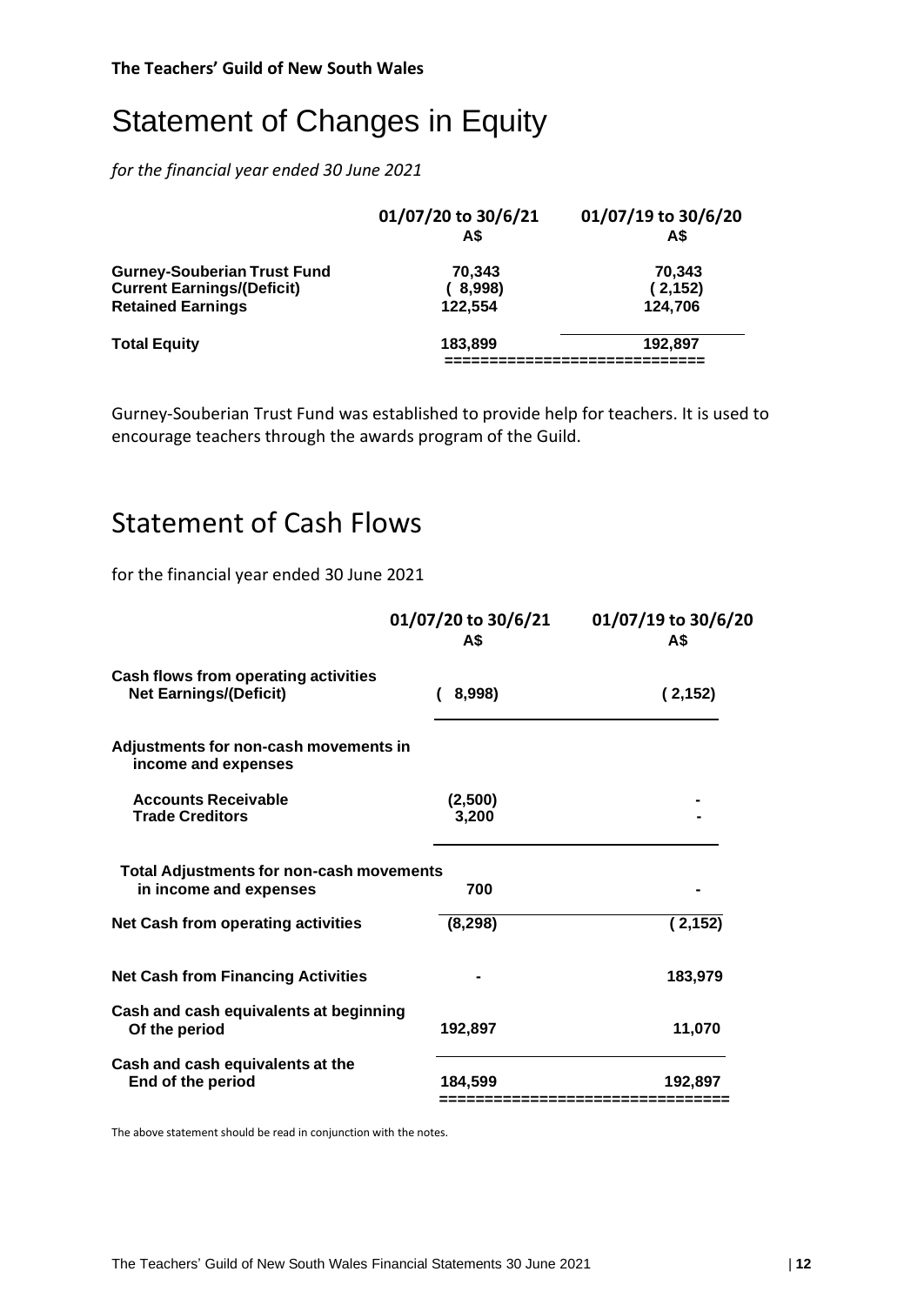# Index to the Notes of the Financial Statements

- Note 1 Summary of significant accounting policies
- Note 2 Reserves
- Note 3 Contingent liabilities, assets and commitments
- Note 4 Related party disclosures Note
- 5 Remuneration of auditors Note 6

Financial instruments

Note 7 Section 272 *Fair Work (Registered Organisations) Act 2009*

#### **Note 1 Summary of significant accounting policies**

#### **1.1 Basis of preparation of the financial statements**

The financial statements are general purpose financial statements and have been prepared in accordance with Australian Accounting Standards and Interpretations issued by the Australian Accounting Standards Board (AASB) that apply for the reporting period, and the *Fair Work (Registered Organisation) Act 2009*. For the purpose of preparing the general purpose financial statements, the Teachers Guild of NSW is a not-for-profit entity.

The financial statements have been prepared on an accrual basis and in accordance with the historical cost, except for certain assets and liabilities measured at fair value, as explained in the accounting policies below. Historical cost is generally based on the fair values of the consideration given in exchange for assets. Except where stated, no allowance is made for the effect of changing prices on the results or the financial position. The financial statements are presented in Australian dollars.

#### **1.2 Comparative amounts**

When required by Accounting Standards, comparative figures have been adjusted to conform to changes in presentation for the current financial year.

# **1.3 Significant accounting judgements and estimates**

No accounting assumptions or estimates have been identified that have a significant risk of causing a material adjustment to the carrying amounts of assets and liabilities within the next reporting period.

#### **1.4 New Australian Accounting Standards**

#### *Adoption of New Australian Accounting Standard requirements*

No accounting standard has been adopted earlier than the application date stated in the standard.

**AASB 1058** *Income of Not-for-Profit Entities (AASB 1058) and AASB 15 Revenue from Contracts with Customers (AASB 15)*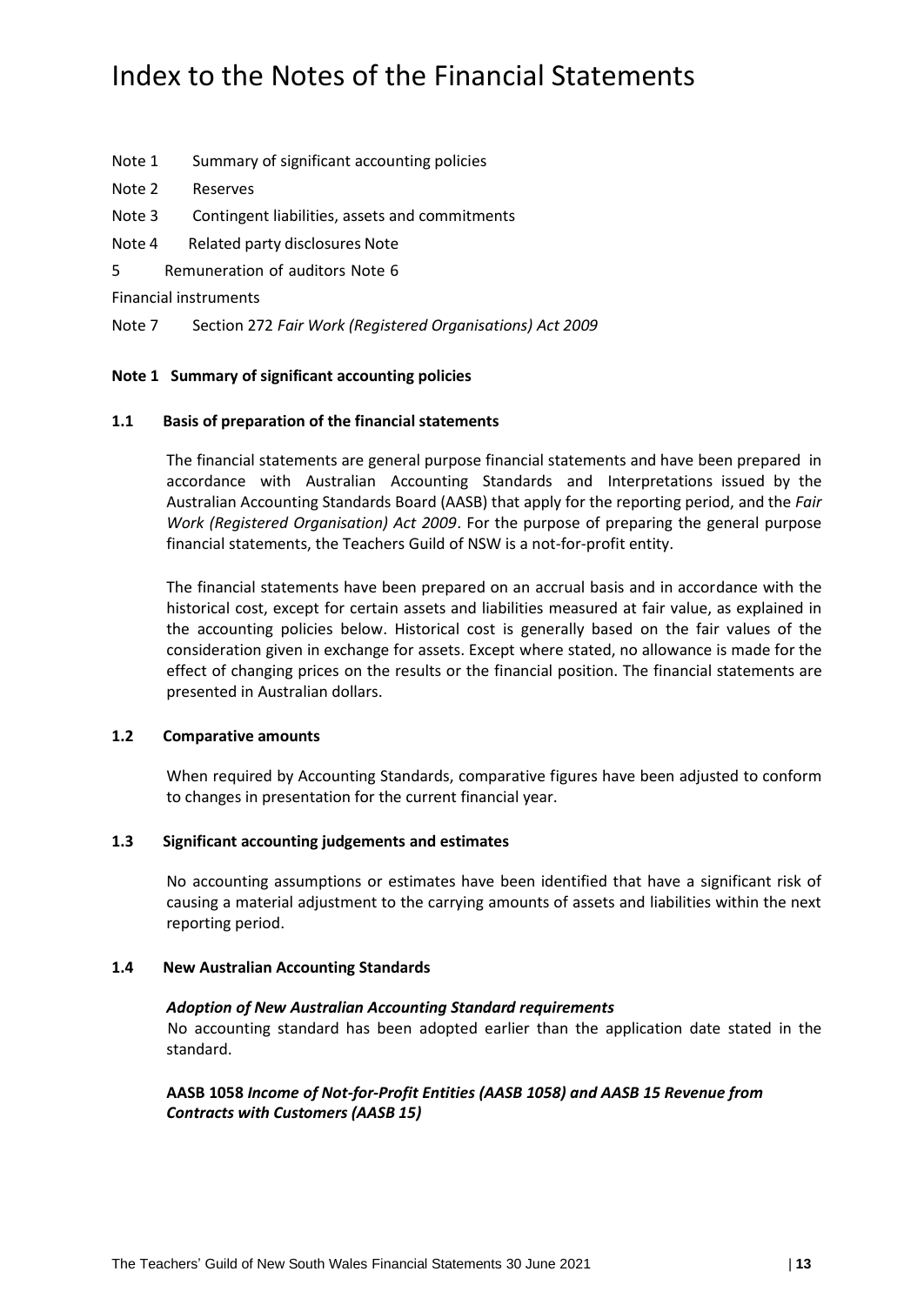AASB 1058 clarifies and simplifies the income recognition requirements that apply to not-forprofit (**NFP**) entities in conjunction with AASB 15. AASB 1058 and AASB 15 supersede all the income recognition requirements relating to private sector NFP entities, and the majority of income recognition requirements relating to public sector NFP entities, previously in AASB 1004 *Contributions.*

For NFP entities, both AASB 1058 and AASB 15 commenced from financial years beginning on or after 1 January 2019. The Teachers Guild of NSW adopted AASB 15 on the required effective date 1 January 2019 using a /modified retrospective method.

# **AASB 2017-6** *Amendments to Australian Accounting Standards – Prepayment Features with Negative Compensation*

The amendments to AASB 9 clarify that a financial asset passes the solely payments of principal and interest criterion regardless of the event or circumstance that causes the early termination of the contract and irrespective of which party pays or receives reasonable compensation for the early termination of the contract.

The amendments apply retrospectively and are effective from 1 January 2019, with earlier application permitted.

These amendments have no impact on the financial statements of the Teachers Guild of NSW'.

# *AASB 2018-2 Amendments to Australian Accounting Standards – Plan Amendment, Curtailment or Settlement*

The amendments to AASB 119 specify that when a plan amendment, curtailment or settlement occurs during the annual reporting period, an entity is required to:

- Determine current service cost for the remainder of the period using the actuarial assumptions used to re-measure the net defined benefit liability (asset) reflecting the benefits offered under the plan and the plan assets after that event
- Determine net interest for the remainder of the period using: the net defined benefit liability (asset) reflecting the benefits offered under the plan and the plan assets after that event; and the discount rate used to re-measure that net defined benefit liability (asset).

The amendments also clarify that an entity first determines any past service cost, or a gain or loss on settlement, without considering the effect of the asset ceiling. This amount is recognised in profit or loss. An entity then determines the effect of the asset ceiling after the plan amendment, curtailment or settlement. Any change in that effect, excluding amounts included in the net interest, is recognised in other comprehensive income.

The amendments apply to plan amendments, curtailments, or settlements occurring on or after the beginning of the first annual reporting period that begins on or after 1 January 2019, with early application permitted.

These amendments will apply only to any future plan amendments, curtailments, or settlements of the Teachers Guild of NSW.

# **AASB 2017-7** *Amendments to Australian Accounting Standards – Prepayment Features with Negative Compensation*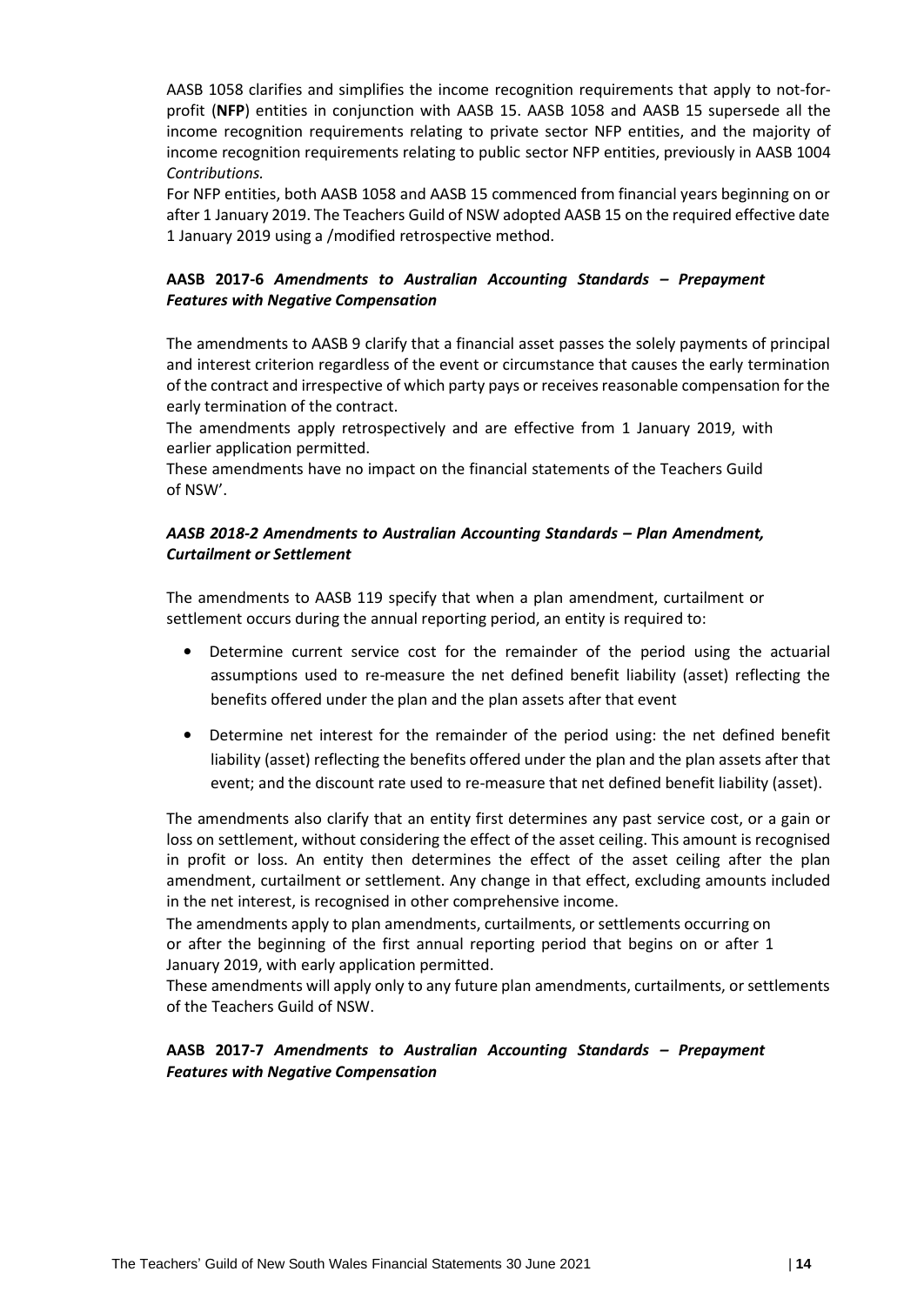The amendments clarify that an entity applies AASB 9 to long-term interests in an associate or joint venture to which the equity method is not applied but that, in substance, form part of the net investment in the associate or joint venture (long-term interests). This clarification is relevant because it implies that the expected credit loss model in AASB 9 applies to such longterm interests.

The amendments apply retrospectively and are effective from 1 January 2019, with early application permitted. Since the Teachers Guild of NSW does not have such long- term interests in its associate and joint venture, the amendments will not have an impact on its financial statements.

# *AASB 2018-1 Amendments to Australian Accounting Standards – Annual Improvements 2015–2017 Cycle*

These improvements include:

# • **AASB 11 Joint Arrangements**

A party that participates in, but does not have joint control of, a joint operation might obtain joint control of the joint operation in which the activity of the joint operation constitutes a business as defined in AASB 3. The amendments clarify that the previously held interests in that joint operation are not remeasured.

Amendment applies to transactions in which it obtains joint control on or after the beginning of the first annual reporting period beginning on or after 1 January 2019, with early application permitted.

These amendments are currently not applicable to the Teachers Guild of NSW but may apply to future transactions.

# • **AASB 123 Borrowing Costs**

The amendments clarify that an entity treats as part of general borrowings any borrowing originally made to develop a qualifying asset when substantially all of the activities necessary to prepare that asset for its intended use or sale are complete. Amendment applies for annual reporting periods beginning on or after 1 January 2019, with early application permitted.

These amendments are not applicable to the Teachers Guild of NSW.

# **1.5 Acquisition of assets and or liabilities that do not constitute a business combination**

*Teachers Guild of NSW* did not acquire an asset or liability due to an amalgamation under Part 2 of Chapter 3 of the RO Act, a restructure of the branches of the organisation, a determination or revocation by the General Manager of the Fair Work Commission under subsections 245(1) or 249(1) of the RO Act.

# **1.6 Revenue**

Revenue is measured at the fair value of the consideration received or receivable. Revenue from subscriptions is accounted for on an accrual basis and is recorded as revenue in the year to which it relates.

Revenue from the sale of goods is recognised when, the risks and rewards of ownership have been transferred to the buyer, the entity retains no managerial involvement or effective control over the goods, the revenue and transaction costs incurred can be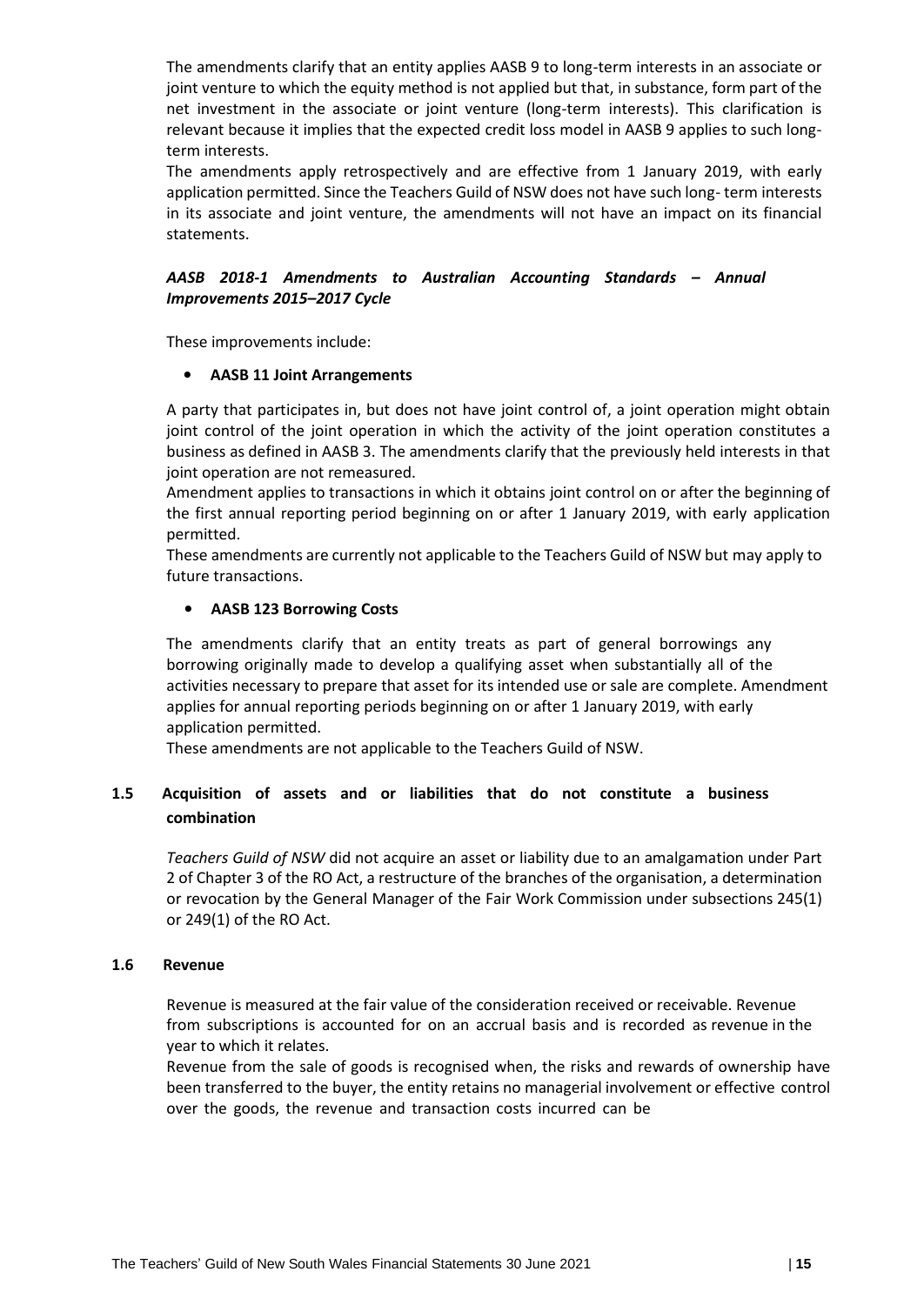reliably measured, and it is probable that the economic benefits associated with the transaction will flow to the entity.

Donation income is recognised when it is received.

Receivables for goods and services, which have 30 day terms, are recognised at the nominal amounts due less any loss allowance due to expected credit losses at each reporting date. A provision matrix that is based on historical credit loss experience, adjusted for forward-looking factors specific to the debtors and the economic environment has been established.

Interest revenue is recognised on an accrual basis using the effective interest method*.*

# **1.7 Government grants**

Government grants are not recognised until there is reasonable assurance that the Teachers Guild of NSW will comply with the conditions attaching to them and that the grants will be received.

Government grants are recognised in profit or loss on a systematic basis overthe periods in which the Teachers Guild of NSW recognises as expenses the related costs for which the grants are intended to compensate. Specifically, government grants whose primary condition is that the Teachers Guild of NSW should purchase, construct otherwise acquire non-current assets are recognised as deferred revenue in the statement of financial position and transferred to profit or loss on a systematic and rational basis over the useful lives of the related assets.

Government grants that are receivable as compensation for expenses or losses already

incurred or for the purpose of giving immediate financial support to the Teachers Guild of NSW with no future related costs are recognised in profit or loss in the period in which they become receivable.

# **1.8 Cash**

Cash is recognised at its nominal amount. Cash and cash equivalents includes cash on hand, deposits held at call with bank, other short-term highly liquid investments with original maturity of 3 months or less that are readily convertible to known amounts of cash and subject to insignificant risk of changes in value and bank overdrafts. Bank overdrafts are shown within short-term borrowings in current liabilities on the statement of financial position.

# **1.9 Financial instruments**

Financial assets and financial liabilities are recognised when a Teachers Guild of NSW entity becomes a party to the contractual provisions of the instrument.

# **1.10 Financial assets**

# **Initial recognition and measurement**

Financial assets are classified, at initial recognition, and subsequently measured at amortised cost, fair value through other comprehensive income (**OCI**), or fair value through profit or loss. The classification of financial assets at initial recognition depends on the financial asset's contractual cash flow characteristics and the Teachers Guild of NSW's business model for managing them. With the exception of trade receivables that do not contain a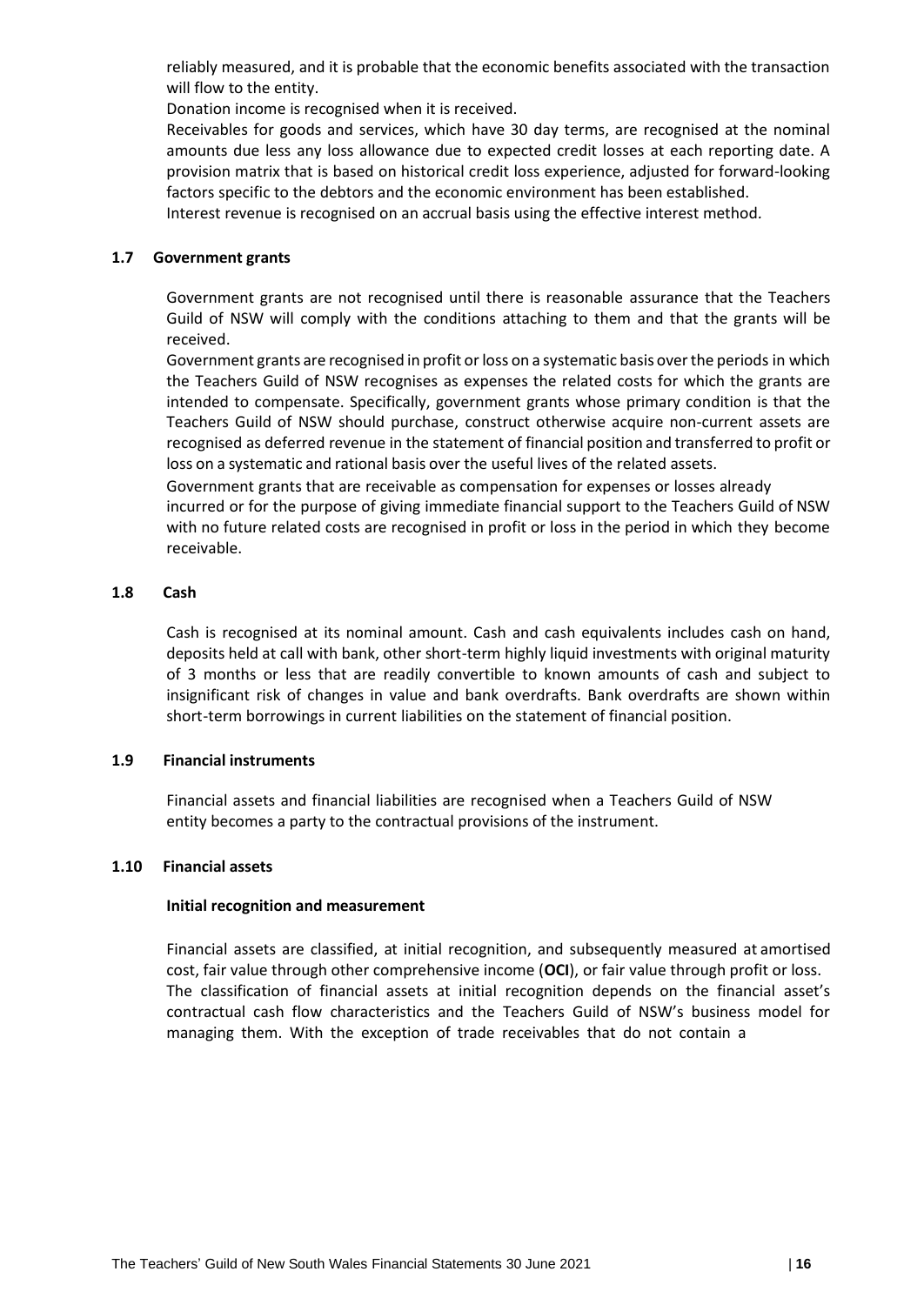significant financing component, the Teachers Guild of NSW initially measures a financial asset at its fair value plus, in the case of a financial asset not at fair value through profit or loss, transaction costs.

In order for a financial asset to be classified and measured at amortised cost or fair value through OCI, it needs to give rise to cash flows that are 'solely payments of principal and interest' (**SPPI**) on the principal amount outstanding. This assessment is referred to as the SPPI test and is performed at an instrument level.

The Teachers Guild of NSW's business model for managing financial assets refers to how it manages its financial assets in order to generate cash flows. The business model determines whether cash flows will result from collecting contractual cash flows, selling the financial assets, or both.

Purchases or sales of financial assets that require delivery of assets within a time frame established by regulation or convention in the market place (regular way trades) are recognised on the trade date, i.e., the date that the Teachers Guild of NSW commits to purchase or sell the asset.

#### **Subsequent measurement**

For purposes of subsequent measurement, financial assets are classified in five categories:

- (Other) financial assets at amortised cost
- (Other) financial assets at fair value through other comprehensive income
- Investments in equity instruments designated at fair value through other comprehensive income
- (Other) financial assets at fair value through profit or loss
- (Other) financial assets designated at fair value through profit or loss

# **Derecognition**

A financial asset is derecognised when:

- The rights to receive cash flows from the asset have expired or
- The Teachers Guild of NSW has transferred its rights to receive cash flows from the asset or has assumed an obligation to pay the received cash flows in full without material delay to a third party under a 'pass-through' arrangement; and either:
	- a) the Teachers Guild of NSW has transferred substantially all the risks and rewards of the asset, or
	- b) the Teachers Guild of NSW has neither transferred nor retained substantially all the risks and rewards of the asset, but has transferred control of the asset.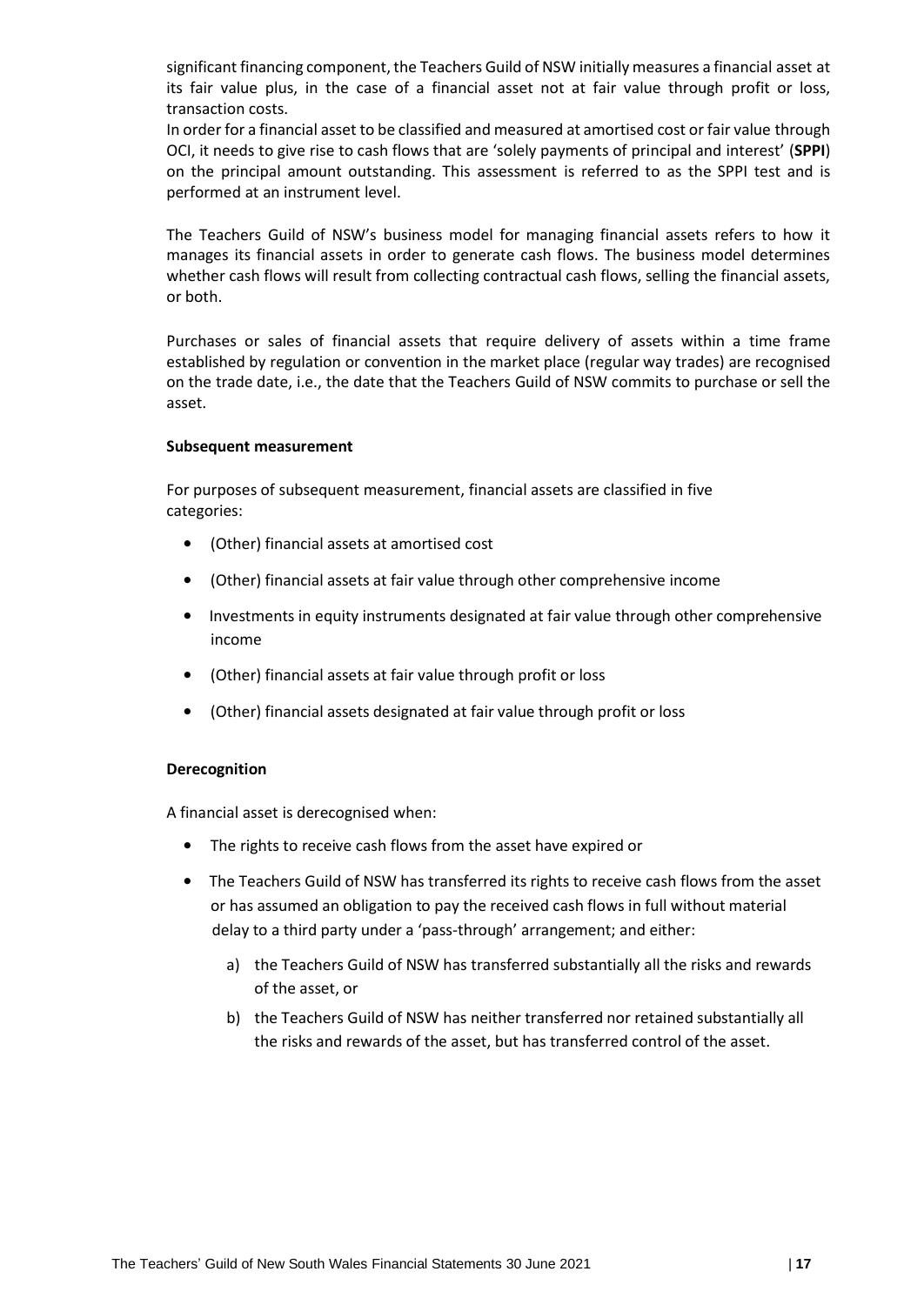When the Teachers Guild of NSW has transferred its rights to receive cash flows from an asset or has entered into a pass-through arrangement, it evaluates if, and to what extent, it has retained the risks and rewards of ownership.

When it has neither transferred nor retained substantially all of the risks and rewards of the asset, nor transferred control of the asset, the Teachers Guild of NSW continues to recognise the transferred asset to the extent of its continuing involvementtogether with associated liability.

# **Offsetting**

Financial assets and financial liabilities are offset and the net amount is reported in the statement of financial position if there is a currently enforceable legal right to offset the recognised amounts and there is an intention to settle on a net basis, to realise the assets and settle the liabilities simultaneously.

# **Impairment**

# **(i) Trade receivables**

For trade receivables that do not have a significant financing component, the Teachers Guild of NSW applies a simplified approach in calculating expected credit losses (**ECLs**) which requires lifetime expected credit losses to be recognised from initial recognition of the receivables. Therefore, the Teachers Guild of NSW does not track changes in credit risk, but instead recognises a loss allowance based on lifetime ECLs at each reporting date. The Teachers Guild of NSW has established a provision matrix that is based on its historical credit loss experience, adjusted for forward-looking factors specific to the debtors and the economic environment.

# **(ii) Debt instruments other than trade receivables**

For all debt instruments other than trade receivables and debt instruments not held at fair value through profit or loss, the Teachers Guild of NSW recognises an allowance for expected credit losses using the general approach. ECLs are based on the difference between the contractual cash flows due in accordance with the contract and all the cash flows that the Teachers Guild of NSW expects to receive, discounted at an approximation of the original effective interest rate. ECLs are recognised in two stages:

- Where there has not been a significant increase in credit risk since initial recognition, ECLs are provided for credit losses from possible default events within the next 12-months (a 12-month ECL).
- Where there has been a significant increase in credit risk since initial recognition, a loss allowance is required for credit losses expected over the remaining life of the debt, irrespective of the timing of the default (a lifetime ECL).

The Teachers Guild of NSW considers a financial asset in default when contractual payments are 90 days past due. However, in certain cases, the Teachers Guild of NSW may also consider a financial assetto be in default when internal or external information indicates that the Teachers Guild of NSW is unlikely to receive the outstanding contractual amounts in full. A financial asset is written off when there is no reasonable expectation of recovering the contractual cash flows.

# **1.11 Financial Liabilities**

# **Initial recognition and measurement**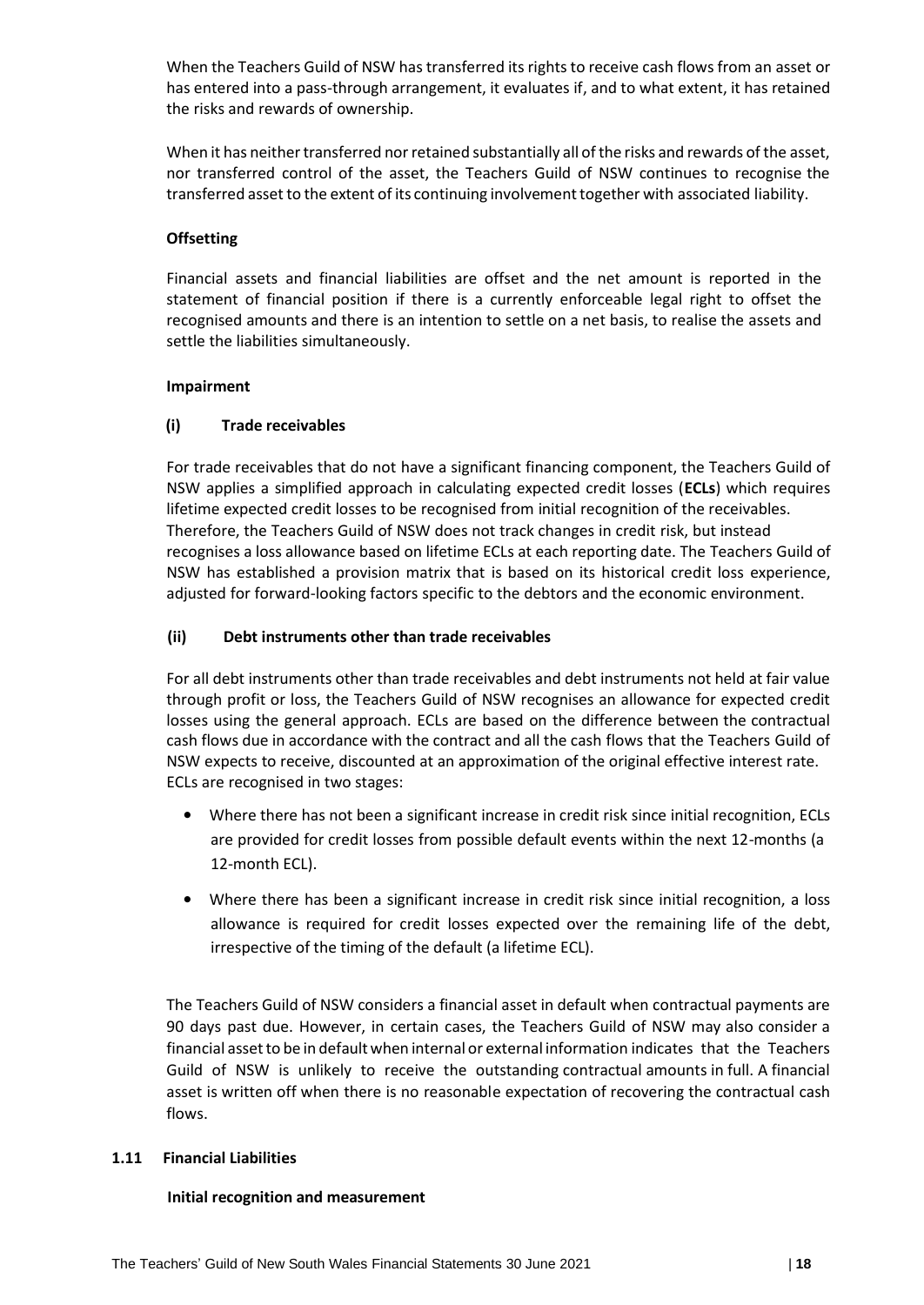Financial liabilities are classified, at initial recognition, at amortised cost unless or at fair value through profit or loss. All financial liabilities are recognised initially at fair value and, in the case of financial liabilities at amortised cost, net of directly attributable transaction costs. The Teachers Guild of NSW's financial liabilities include trade and other payables.

#### **Derecognition**

A financial liability is derecognised when the obligation under the liability is discharged or cancelled or expires. When an existing financial liability is replaced by another from the same lender on substantially different terms, or the terms of an existing liability are substantially modified, such an exchange or modification is treated as the derecognition of the original liability and the recognition of a new liability. The difference in the respective carrying amounts is recognised in profit or loss.

# **1.12 Contingent liabilities and contingent assets**

Contingent liabilities and contingent assets are not recognised in the statement of financial position but are reported in the relevant notes. They may arise from uncertainty as to the existence of a liability or asset or represent an existing liability or asset in respect of which the amount cannot be reliably measured. Contingent assets are disclosed when settlement is probable but not virtually certain, and contingent liabilities are disclosed when settlement is greater than remote.

#### **1.13 Taxation**

The Teachers Guild of NSW is exempt from income tax under section 50.1 of the Income Tax Assessment Act 1997 and is also exempt from Fringe Benefits Tax (**FBT**) and the Goods and Services Tax (**GST**).

#### **1.14 Fair value measurement**

The Teachers Guild of NSW measures financial instruments, such as, financial assets as at fair value through the profit and loss, financial assets at fair value through OCI, and non-financial assets such as land and buildings and investment properties, at fair value at each balance sheet date. Also, fair values of financial instruments measured at amortised cost are disclosed in Note 16A.

Fair value isthe price that would be received to sell an asset or paid to transfer a liability in an orderly transaction between market participants at the measurement date. The fair value measurement is based on the presumption that the transaction to sell the asset or transfer the liability takes place either:

- In the principal market for the asset or liability, or
- In the absence of a principal market, in the most advantageous market for the asset or liability

The principal or the most advantageous market must be accessible by the Teachers Guild of NSW. The fair value of an asset or a liability is measured using the assumptions that market participants would use when pricing the asset or liability, assuming that market participants act in their economic best interest.

A fair value measurement of a non-financial asset takes into account a market participant's ability to generate economic benefits by using the asset in its highest and best use or by selling it to another market participant that would use the asset in its highest and best use.

The Teachers Guild of NSW uses valuation techniques that are appropriate in the circumstances and for which sufficient data are available to measure fair value, maximising the use of relevant observable inputs and minimising the use of unobservable inputs.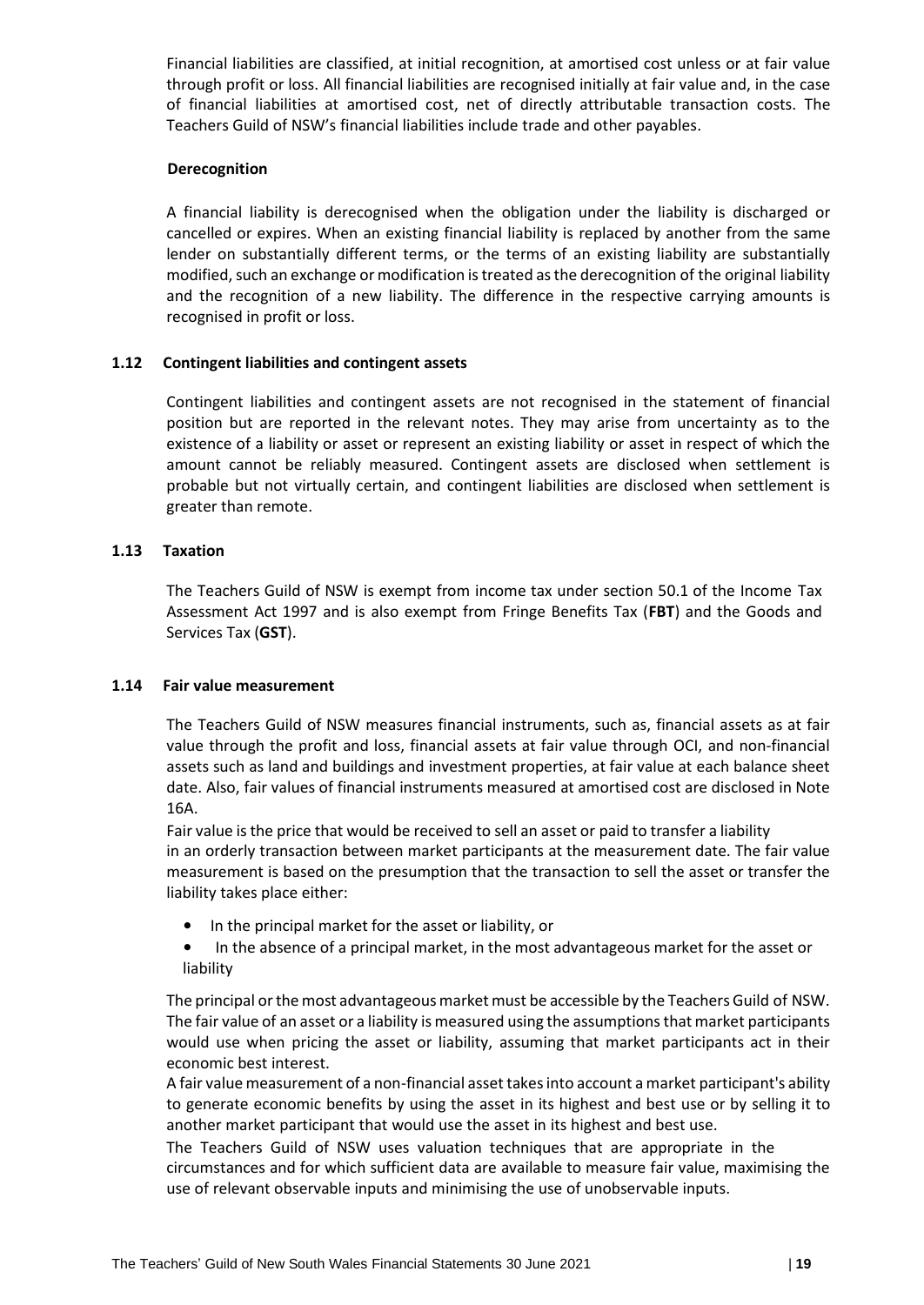All assets and liabilities for which fair value is measured or disclosed in the financial statements are categorised within the fair value hierarchy, described as follows, based on the lowest level input that is significant to the fair value measurement as a whole:

- Level 1—Quoted (unadjusted) market prices in active markets for identical assets or liabilities
- Level 2—Valuation techniques for which the lowest level input that is significant to the fair value measurement is directly or indirectly observable
- Level 3—Valuation techniques for which the lowest level input that is significant to the fair value measurement is unobservable

For assets and liabilities that are recognised in the financial statements on a recurring basis, the Teachers Guild of NSW determines whether transfers have occurred between levels in the hierarchy by re-assessing categorisation (based on the lowest level input that is significant to the fair value measurement as a whole) at the end of each reporting period. External valuers are involved for valuation of significant assets, such as land and

buildings and investment properties. Selection criteria include market knowledge, reputation, independence and whether professional standards are maintained. For the purpose of fair value disclosures, the Teachers Guild of NSW has determined classes of assets and liabilities on the basis of the nature, characteristics and risks of the asset or liability and the level of the fair value hierarchy.

# **1.15 Going concern**

The Teachers Guild of NSW is not reliant on the agreed financial support of another reporting unit to continue on a going concern basis.

The Teachers Guild of NSW has not agreed to provide financial support to another reporting unit to ensure they can continue on a going concern basis.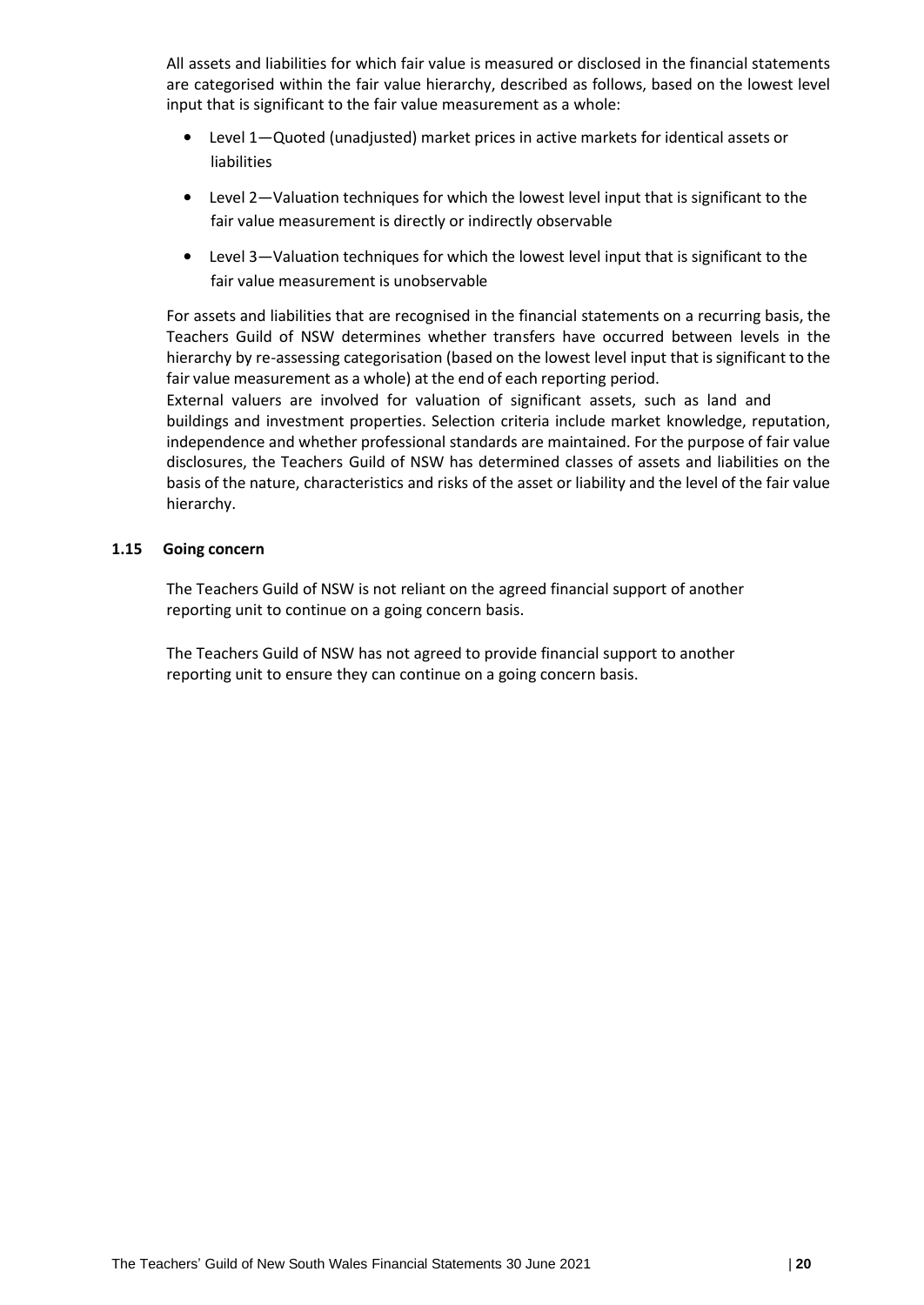#### **Note 2 Reserves**

|                                    | 2021   | 2020   |
|------------------------------------|--------|--------|
|                                    | Ş      | S      |
| Gurney-Souberian Trust Fund        |        |        |
| <b>Balance as at start of year</b> | 70,434 | 70,434 |
| Transferred to reserve             | 0      | 0      |
| Transferred out of reserve         | 0      |        |
| Balance as at end of year          | 70,434 | 70,343 |
| <b>Total reserves</b>              | 70,434 | 70,434 |

Gurney-Souberian Trust Fund was established to provide help for teachers. It is used to encourage teachers through the awards program of the Guild.

#### **Note 3 Contingent Liabilities, Assets and Commitments**

Teachers Guild of NSW has no Contingent Liabilities, Assets and Commitments as at 30 June 2021

#### **Note 4 Related Party Disclosures**

#### **Related party transactions for the reporting period**

**There were no transactions with any related party or key management personnel and their close family members**

# **Note 5 Remuneration of Auditors**

**Value of the services provided**

|                                       | 2021           | 2020                     |
|---------------------------------------|----------------|--------------------------|
|                                       |                |                          |
| Financial statement audit services    | 1,000          | 1,375                    |
| Other services                        | $\blacksquare$ | $\overline{\phantom{0}}$ |
| <b>Total remuneration of auditors</b> | 1,000          | 1,375                    |

No other services were provided by the auditors of the financial statements.

# **Note 6 Financial Instruments**

The Council is very aware that the Guild has limited finances and so it is very prudent in the management of the funds that are available to it. A range of events are organised to support the teaching profession each year and speakers at these events give of their time freely which greatly helps to keep costs to a minimum.

The larger proportion of the Guild's funds are in a savings account though as interest rates are very poor, the return on the money invested is not as significant as it was in the past and therefore the Council has sort other means to help generate funds.

Sponsor donations were significantly increased in the financial year 2020 to 2021 thanks to the hard work of the President. Pledges of support from donors has resulted in a stronger outlook for the Guild and its activities for 2022.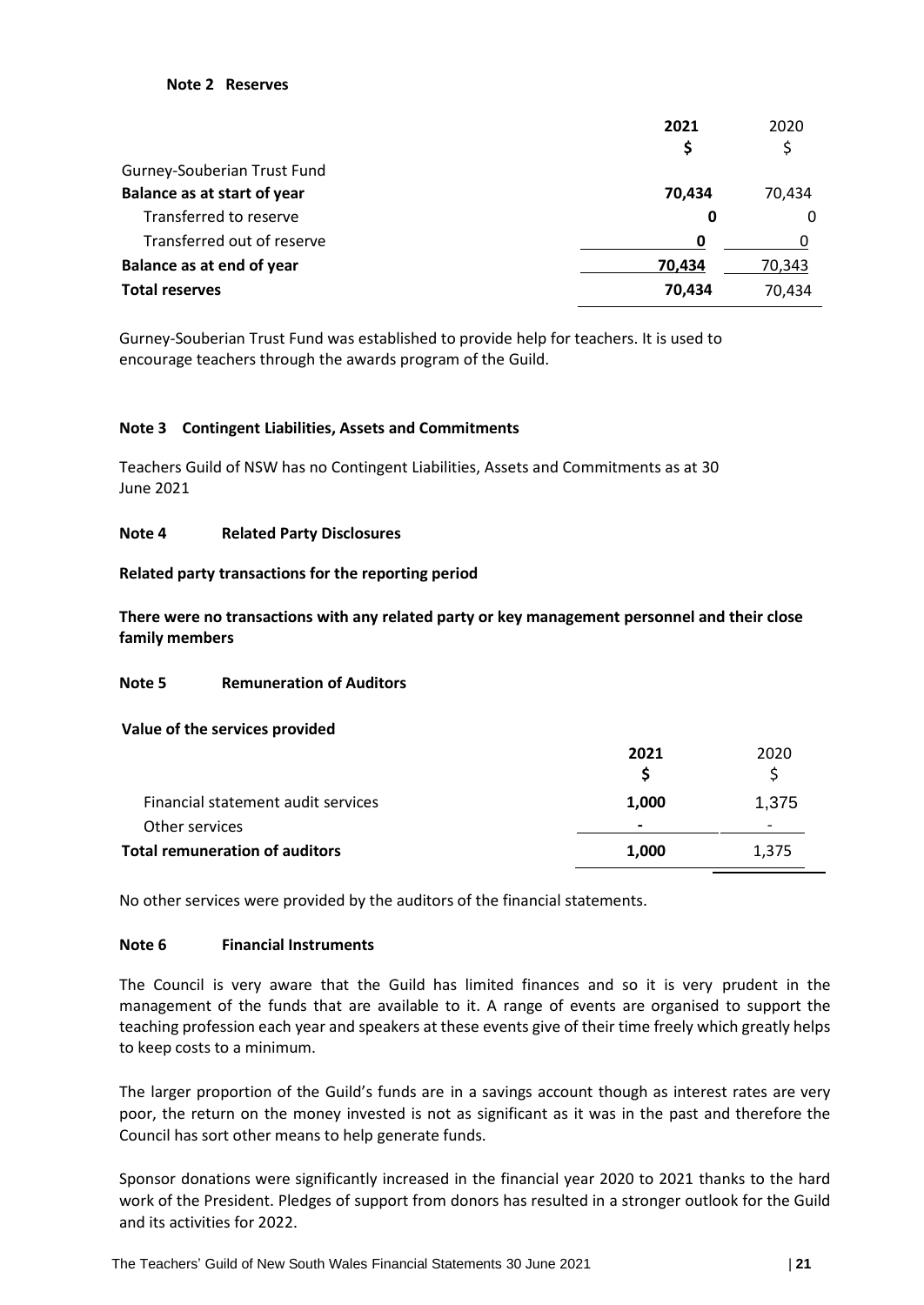Due to the expected lifting of all Covid 19 restrictions in December 2021, it is expected that all planned Guild events will be able to proceed in 2022 making the end of the 2021 to 2022 financial year much brighter financially.

The two largest events that the Guild will organise in 2022 is likely to make a combined profit of over \$12,000.

As the Guild does not have employees and is able to use the Concord Golf Club at a discount rate for meetings and events, costs are kept to a minimum.

The Council has made adjustments to ensure that it is not heavily reliant on interest rates for the next financial year. It is expected that interest from cash in the bank will return a less amount than in the 2020 to 2021 financial year, due to low interest rates and less money in the Guild Savings Account.

# **Credit risk**

The Guild's maximum exposure to credit risk for the components of the statement of financial position at 30 June 2021 is nil.

# **Liquidity risk**

As payment for events are made prior to the events that the Guild organises, the Guild does not have a problem with bad debts.

Likewise, the Guild does not run up large debts for its events and is able to meet all payments.

# **Note 10 Section 272 Fair Work (Registered Organisations) Act 2009**

In accordance with the requirements of the *Fair Work (Registered Organisations) Act 2009*, the attention of members is drawn to the provisions of subsections (1) to (3) of section 272, which reads as follows:

Information to be provided to members or Commissioner:

- 1) A member of a reporting unit, or the Commissioner, may apply to the reporting unit for specified prescribed information in relation to the reporting unit to be made available to the person making the application.
- 2) The application must be in writing and must specify the period within which, and the manner in which, the information is to be made available. The period must not be less than 14 days after the application is given to the reporting unit.
- 3) A reporting unit must comply with an application made under subsection (1).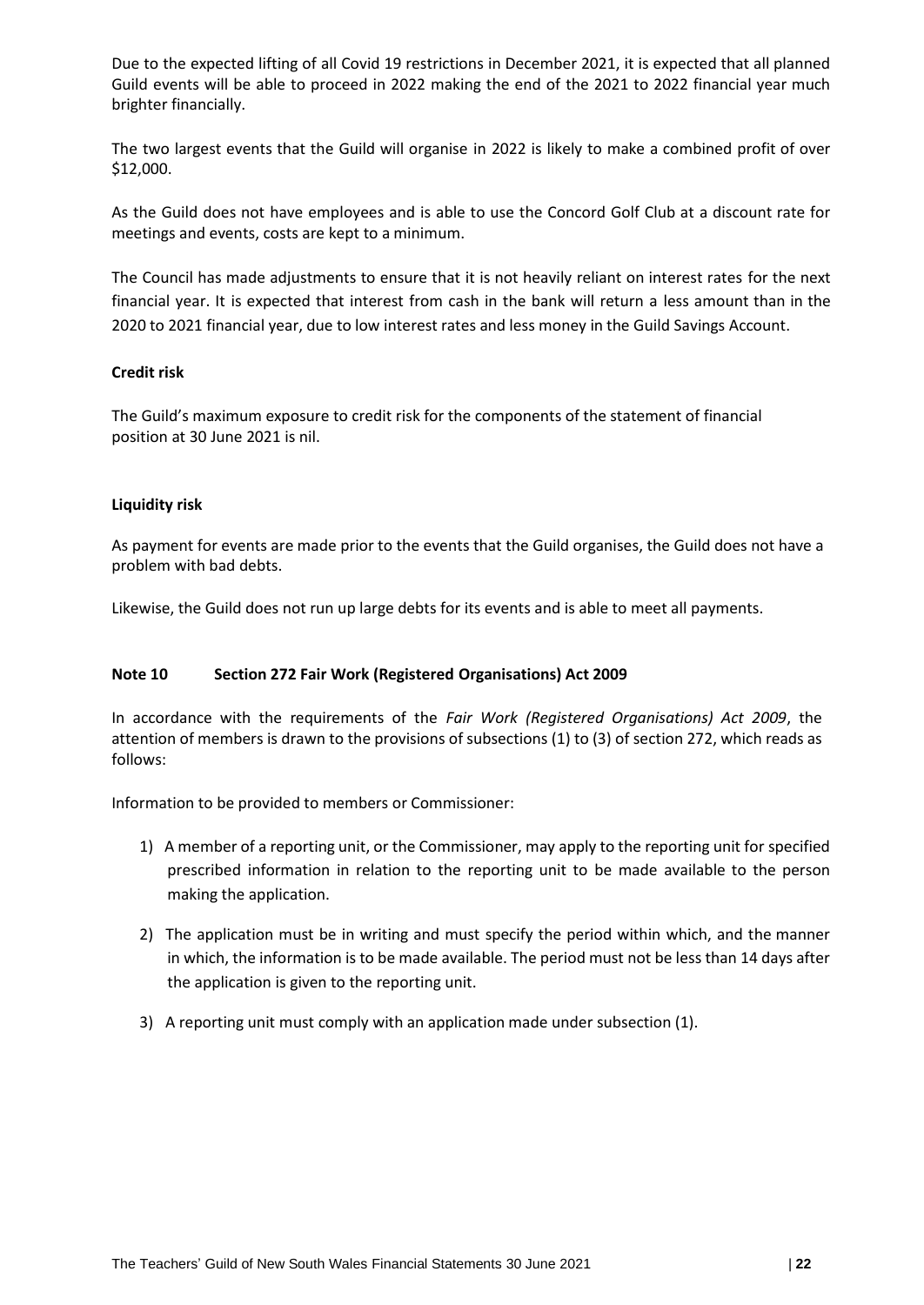# **The Teachers' Guild of New South Wales**

# Treasurer Declaration Statement

I, Peter Green being the Treasurer of The Teachers' Guild of New South Wales declare that the following activities did not occur during the reporting period ending 30 June 2021. The Guild did not:

- agree to receive financial support from another reporting unit to continue as a going concern (refers to agreement regarding financial support not dollar amount)
- agree to provide financial support to another reporting unit to ensure they continue as a going concern (refers to agreement regarding financial support not dollar amount)
- acquire an asset or liability due to an amalgamation under Part 2 of Chapter 3 of the RO Act, a restructure of the branches of an organisation, a determination or revocation by the General Manager, Fair Work Commission
- receive capitation fees or any other revenue amount from another reporting unit
- receive revenue via compulsory levies
- incur fees as consideration for employers making payroll deductions of membership subscriptions
- pay capitation fees or any other expense to another reporting unit
- pay affiliation fees to other entity
- pay compulsory levies
- pay a grant that was \$1,000 or less
- pay a grant that exceeded \$1,000
- pay a donation that exceeded \$1,000
- pay wages and salaries to holders of office
- pay superannuation to holders of office
- pay leave and other entitlements to holders of office
- pay separation and redundancy to holders of office
- pay other employee expenses to holders of office
- pay wages and salaries to employees (other than holders of office)
- pay superannuation to employees (other than holders of office)
- pay leave and other entitlements to employees (other than holders of office)
- pay separation and redundancy to employees (other than holders of office)
- pay other employee expenses to employees (other than holders of office)
- pay to a person fees or allowances to attend conferences or meetings as a representative of the reporting unit
- incur expenses due to holding a meeting as required under the rules of the organisation
- pay legal costs relating to litigation